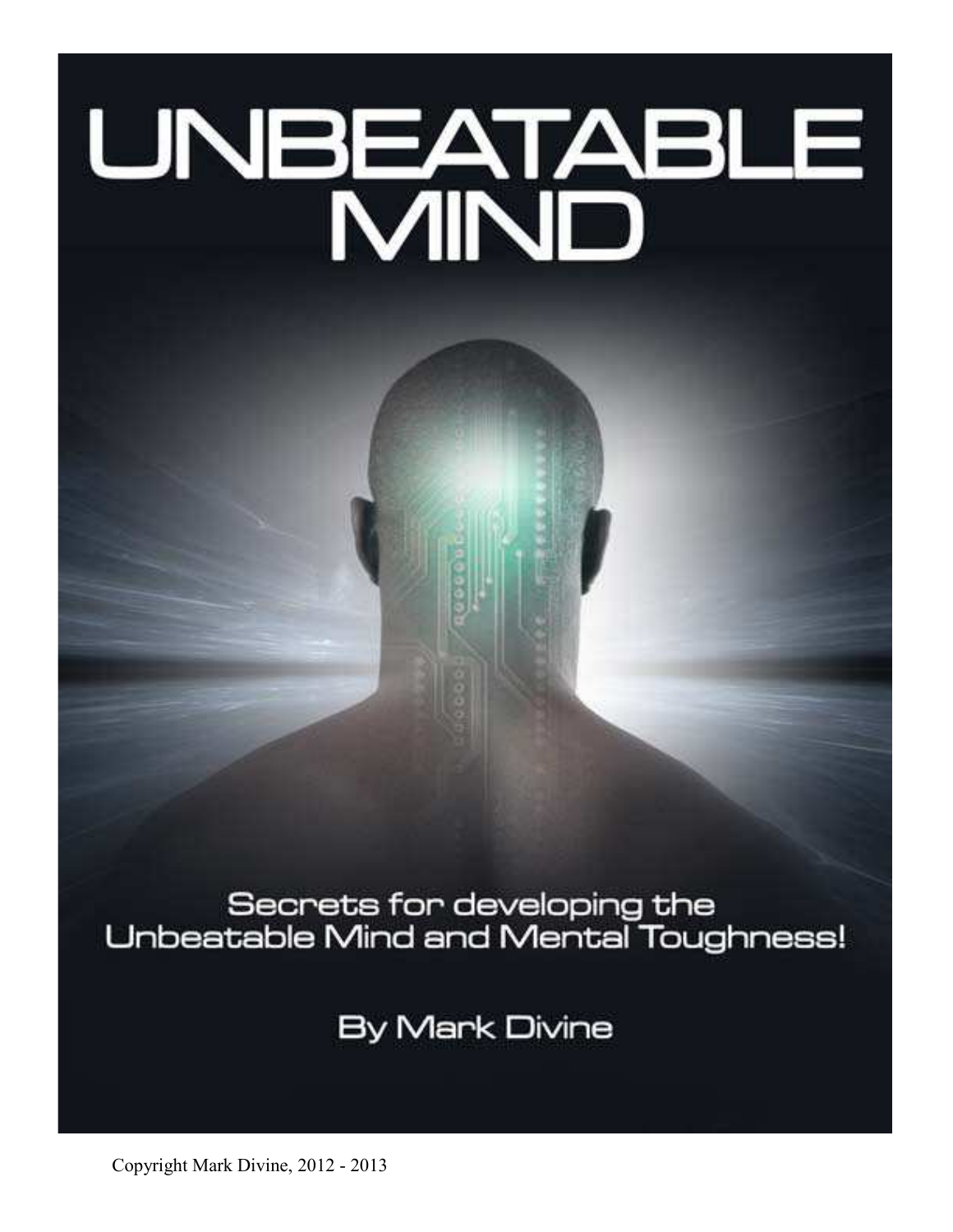# Unbeatable Body

# Unbeatable Body Nutrition & Recipes

Mark Divine

Copyright Mark Divine, 2012 - 2013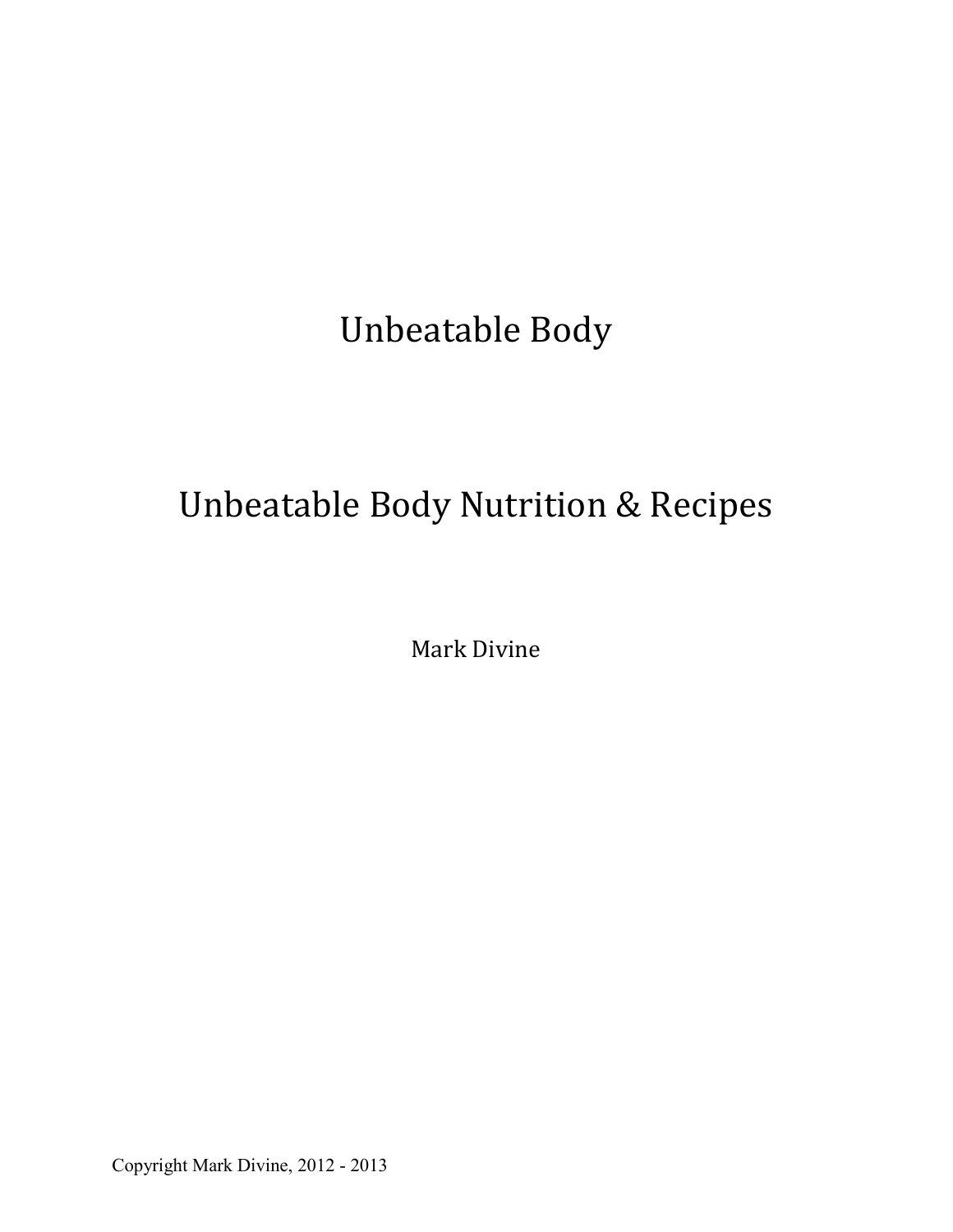Mark D. Divine Unbeatable Mind

© 2011-1012 Mark D. Divine m ark@sealfit.com

ALL RI GHTS RESERVED. This book contains m aterial protected under International and Federal Copyright Laws and Treaties. Any unauthorized reprint or use of this material is prohibited. No part of this book may be reproduced or transmitted in any form or by any means, electronic or mechanical, including photocopying, recording, or by any information storage and retrieval system without express written permission from the author / publisher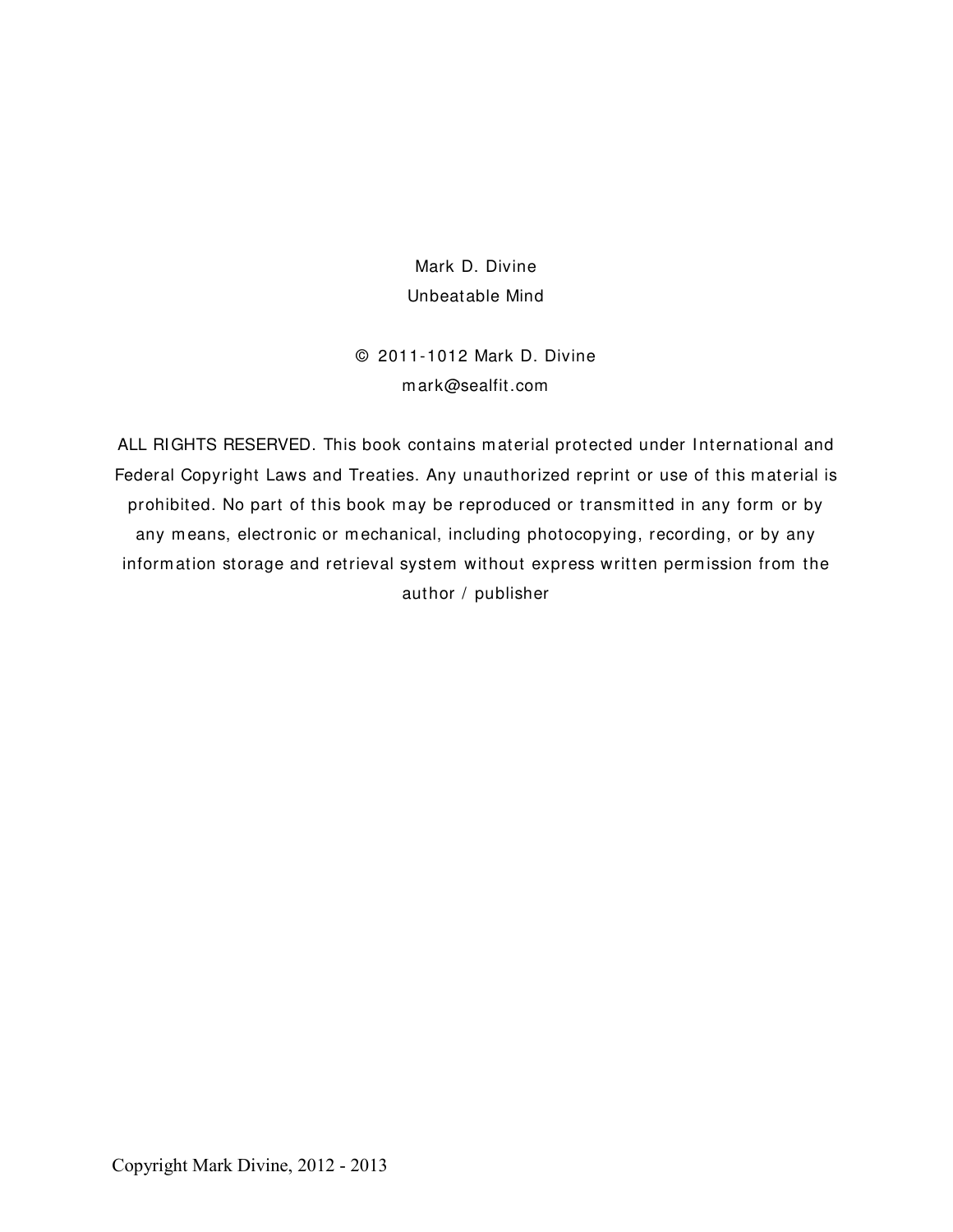# **Eat the Right Food**

An Unbeatable Mind requires a body fine-tuned toward optimal functioning. Besides physical training such as SEALFIT and Warrior Yoga, proper sleep, rest and recovery, diet plays a key role. A warrior needs a nutritional plan that supports peak athletic performance as well as daily functioning. The Unbeatable Body Diet is such a plan and it's based on the integration of ancient wisdom, cutting edge nutritional science and experimental biology. This is just an introduction to the plan but enough to get you started.

However, before we go into the types of food that are generally recommended as well as those that are not, it's important to consider diet not only in light of optimal biological functioning but in a more integral manner. Food not only affects how we feel and how our bodies' function but it also acts as mirrors to see the quality of our relationships. It begs the question what type of consciousness do we bring to our food and our meals.

- Do we break bread with other's in an intentional way or do we scarf down our fast food between meetings
- Are we conscious of where are food comes from i.e. processed industrial food or family farm?)
- Is food merely nourishment for the body or is it equally nourishment for the soul?
- Do we actually taste and enjoy our food or just eat like our mouth is a conveyor belt?

A warrior seeks the clarity and focus to be able to see through illusion, mass hallucinations and general bullshit. Part of the warrior's path as it relates to food is to start to de-condition themselves from what I will call 'food porn' and begin to relate to food in a consciousness and intentional way. Food porn is the culinary culture created from the interplay between Madison Avenue, government agencies and special interest groups, which leads to what is generally called SAD (Standard American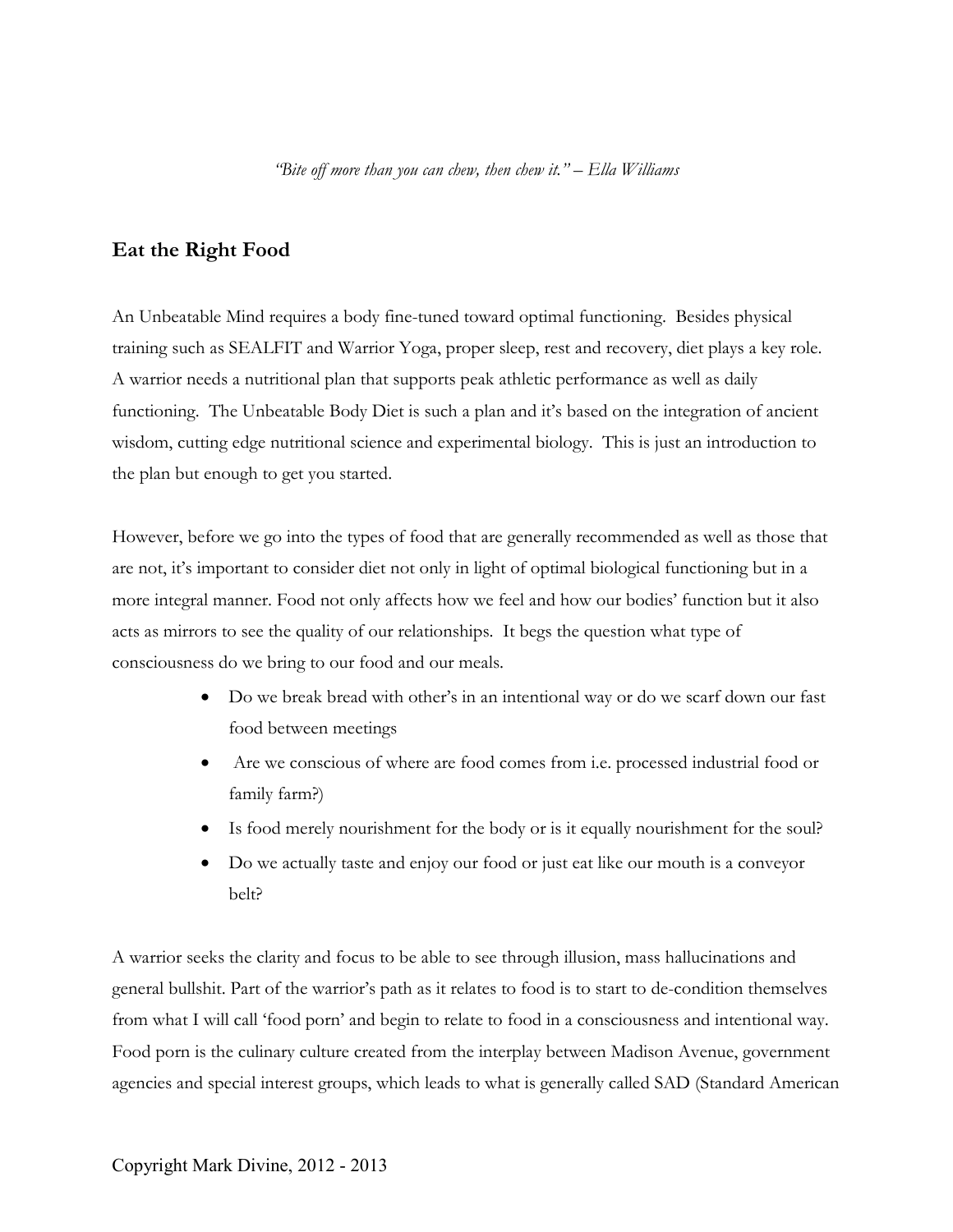Diet) and all of its cultural manifestations. It's almost a misnomer to actually call it food since a lot of what is sold as 'food' has very little to do with real food. It's more like Franken food created in labs and field-tested on millions of unsuspecting Americans. The end results are increased number of those suffering from diabetes, heart disease, cancer, digestive disorders, autoimmune diseases, neurological impairments, etc

Warriors in all aspects of their lives but especially food need to ask not only what is possible but also what is appropriate. With an Unbeatable Mind, the impossible becomes possible but when it comes to food, it's more important to ask what is appropriate for human beings to not only survive but also thrive.

So, when it comes to the types of food you eat, one question that needs to be asked is what is actually appropriate for human beings. That's different than what is expedient, conventionally accepted and/or sold by Madison Ave (remember 'food porn'). As integral warriors, we must see SAD for what it is and it's pretty damn sad. To answer the question what is appropriate for human beings we must know what we were designed to eat in order to not only survive but also thrive. A dispassionate look at human biology suggests that the appropriate diet for human beings is one similar to what is today popularly called Paleo or Primal.

#### Nutrition Guide

Following is a quick run-down of what to eat, avoid and how. Two approaches to effective nutrition I support are the Pale and Zone modalities. I include the key details below, and as always, don't hesitate to communicate with me or our training staff with any specific questions through www.SEALFIT.com.

- Eat several small meals a day vs. three big ones
- Avoid processed carbs such as breads, pasta and cereals. We recommend a cheat meal once a week.
- Drink (water) fifty to sixty percent of your bodyweight in ounces each day
- Keep a ready supply of foods available to make Zone snacks and meals

Do the above eighty percent of the time, then cheat like a mother the other twenty. Life is too short to be perfect!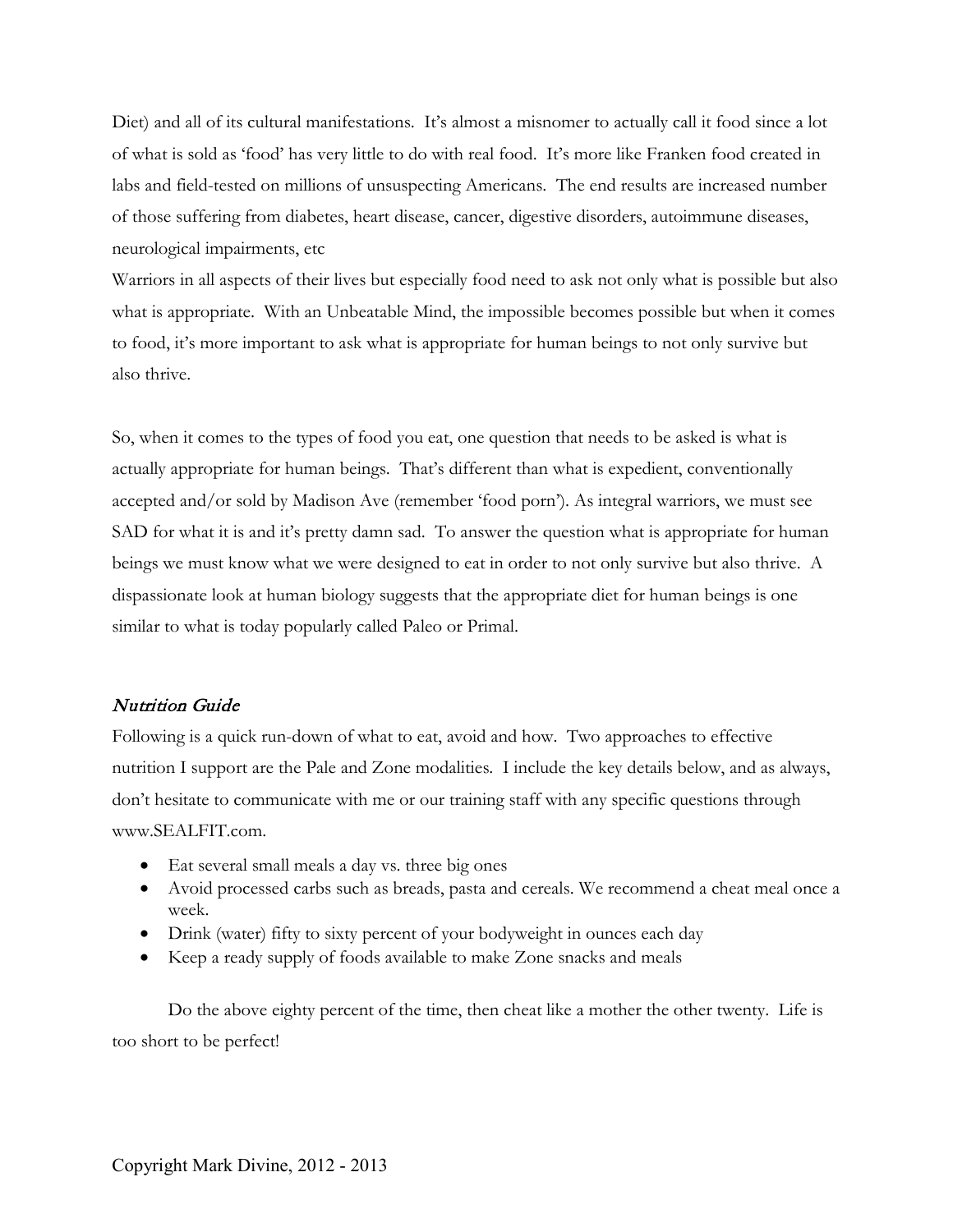#### **What is Paleo?**

It is a nutritional plan based on the presumed ancient diet of wild plants and animals that various human species habitually consumed during the Paleolithic Era—a period of about 2.5 million years that ended around 12,000 years ago with the development of agriculture. It is known as the **Paleolithic diet** (abbreviated **paleo diet** or **paleodiet**), also popularly referred to as the **caveman diet**, **Stone Age diet, Primal** and **hunter-gatherer diet**.

As a general rule, paleo foods are foods that don't require any kind of advanced processing to be made edible. This leaves a wide variety of foods available like meat, fish, poultry and game; vegetables, nuts and seeds, fruit, and most naturally occurring fats and oils. What it rules out is most packaged, processed foods, dairy, any kind of grains or starches and legumes (mostly beans, peas, lentils and the like, but also extending to peanuts which is not technically a nut). All cooking methods are allowed, but most curing and preserving methods, which typically involve a large amount of salt and other chemicals, are discouraged.

Many people report favorable improvements in performance after "going Paleo", even if it is just one part of Paleo. Any of the steps below are generally good for your health and diet… feel free to customize your Paleo Diet to eliminate the things you want to or are most sensitive to and keep in your diet the others. For instance, some people just eliminate wheat, thus are "gluten-free Paleo".

#### 7 Steps to Paleo and integrally informed eating:

Step 1: Eliminate wheat from your diet and increase your consumption of fresh vegetables, fruits, nuts and seeds. This can be a challenge since it means eliminating things like bread, cereal, and pasta from your diet.

Step 2: Eliminate dairy from your diet especially milk and highly processed cheeses and yogurts Step 3: Eliminate all other starches (corn, rice, beans, etc). Use vegetables and seasonal fruits as your primary sources of carbohydrates.

Step 4: Eliminate junk food and highly processed food stuff including food laden with additives and preservatives (sugar, soda, high fructose corn syrup, msg, aspartame, etc)

Step 5: Eliminate vegetable oils and use olive oil and coconut oil for cooking

Step 6: Use eating as a meditative practice. Be aware of how you feel while you eat. Bring a calm mind and relaxed body with you to each meal.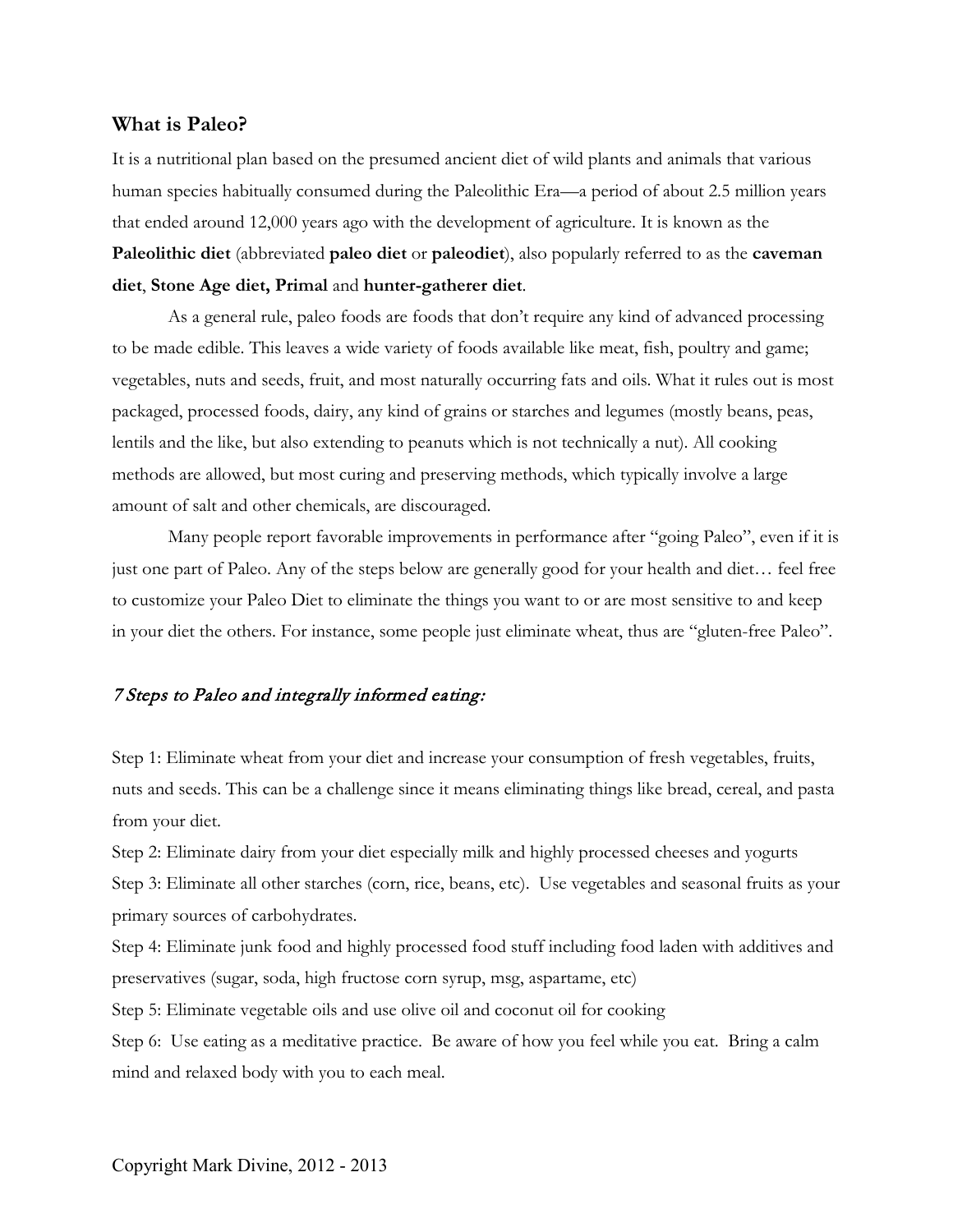Step 7: Use meal-time as a time to re-connect with your team (or yourself). Whether it's your work team, family, friends or military unit.

# **What is the Zone?**

The Zone diet is a balanced approach to eating. When eating in the Zone your body is in proper hormone and caloric balance. In this place the human body is most efficient and doesn't store excess fat. Eating a balanced diet means each meal is comprised of 40% carbohydrates, 30% protein and 30% fat.

# *3 Steps to the Zone*

# **Step 1: What is a block?**

A block is the Zone unit of measurement for your portions.

- 1 block of carbohydrates  $= 9$  grams of carbohydrate
- $\bullet$  1 block of protein  $= 7$  grams of protein
- 1 block of fat  $= 1.5$  grams of fat
- 1 Total Block consists of 1 block protein, 1 block fat & 1 block of carbs

# **Step 2: How do I determine my allotted blocks per day?**

There are a couple different methods for calculating the optimum number of blocks you can

consume each day.

*Option 1: Most Accurate* 

Formula: Lean body mass x activity level  $/ 7 =$  block requirements.

Activity Level

| Sedentary - no formal sports   |     |
|--------------------------------|-----|
| or training activity           | 0.5 |
| Light - light activity such as |     |
| walking occasionally           | 0.6 |
| Moderate - fitness training 3  |     |
| times per week                 | 0.7 |
| Active - daily training        | 0 ጸ |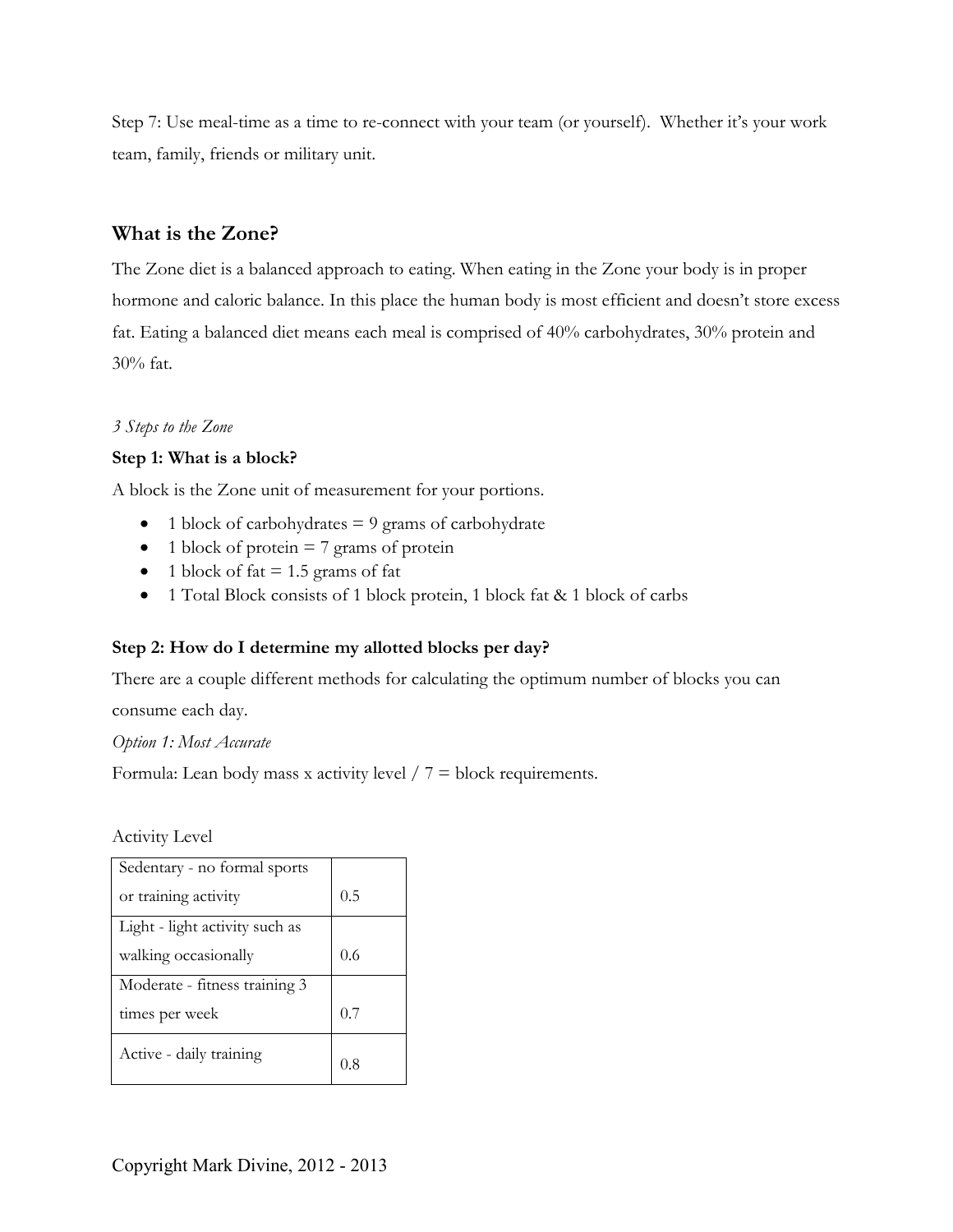| Very active - daily training and |     |
|----------------------------------|-----|
| heavy weights                    | 0.9 |
| Elite athlete - daily intense    |     |
| sports training                  | 1.0 |

Note: If you CrossFit consistently (5 days per week) your activity level is a 0.7.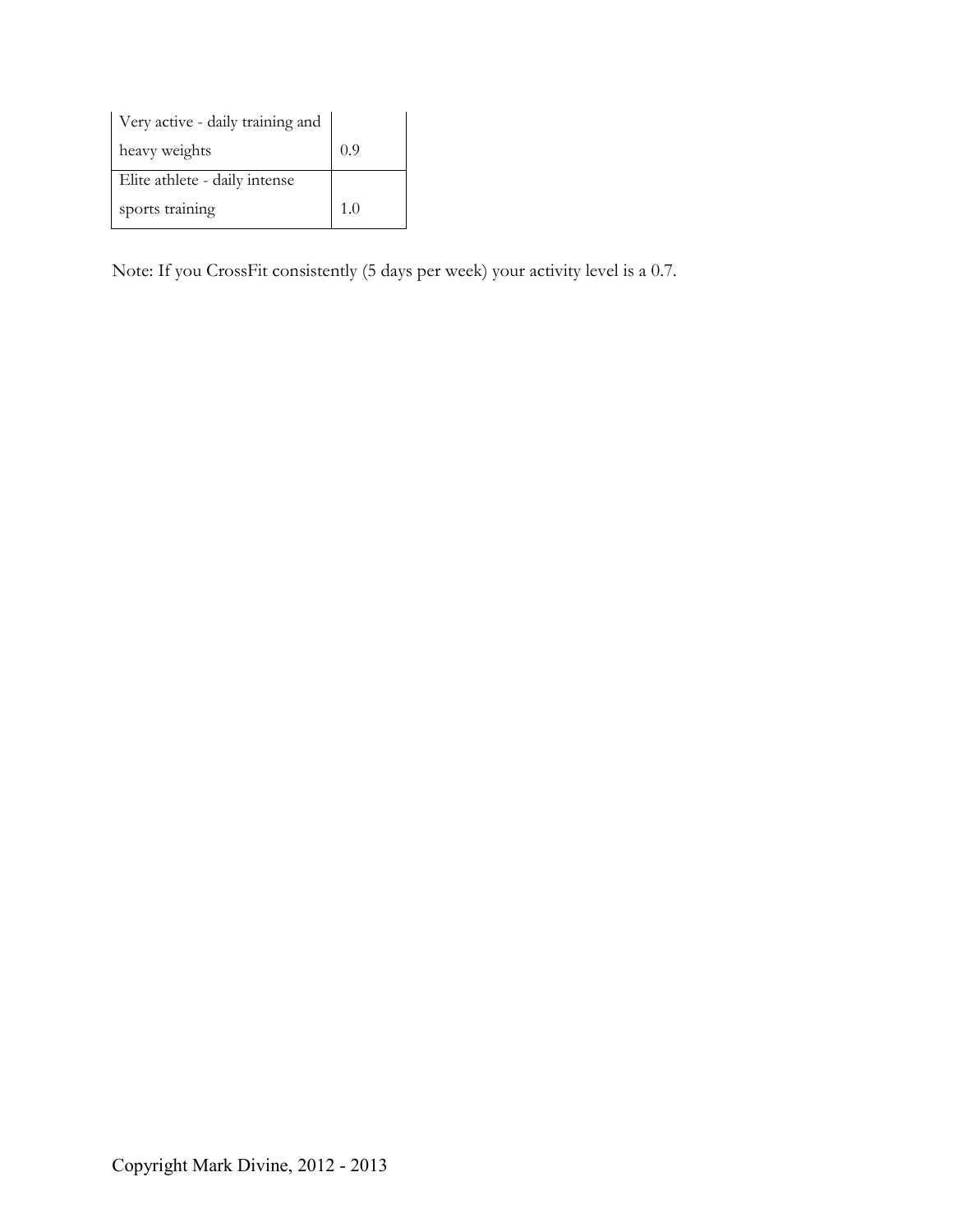# *Option 2: Moderately Accurate*

| Body Type                    | Total<br><b>Blocks</b> |
|------------------------------|------------------------|
| Small female                 | 10                     |
| Medium female                | 11                     |
| Large female                 | 13                     |
| Athletic muscular female     | 14                     |
| Small male                   | 16                     |
| Medium male                  | 17                     |
| Large male                   | 19                     |
| Extra large male             | 20                     |
| Medium male - difficult time |                        |
| gaining weight               | 21                     |
| Large male - difficult time  |                        |
| gaining weight               | 23                     |
| Athletic muscular weight     | 25                     |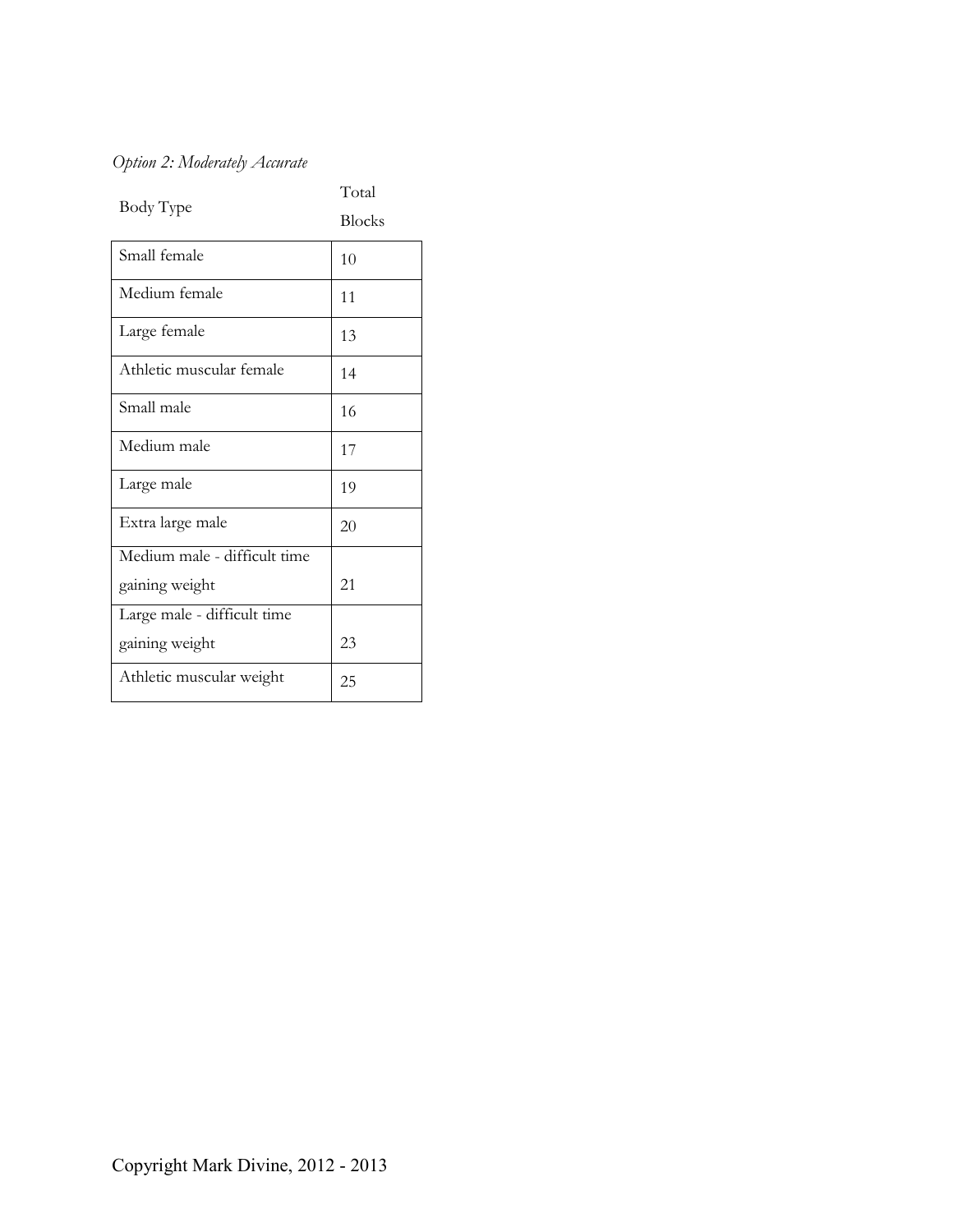# **90-day Meal Plan Recipes**

#### **Grilled Chicken Salad**

| Amount              | Ingredient                                      |      |      |     |
|---------------------|-------------------------------------------------|------|------|-----|
| $6\,\text{oz}$      | Deli chicken breast strips, grilled (skinless)  |      |      |     |
| <br>2 c             | Cucumber with peel on                           |      |      |     |
| 2. $\epsilon$       | Lettuce (romaine)                               |      |      |     |
| 2 tsp               | Olive oil                                       |      |      |     |
| <br>2 ea            | Orange                                          |      |      |     |
| <br>$\frac{1}{2}$ C | Green bell peppers                              |      |      |     |
| 4 tsp               | Apple cider vinegar (Preferably raw/unfiltered) |      |      |     |
|                     | TOTAL GRAMS                                     | 42.7 | 43.5 | 157 |
|                     |                                                 |      |      |     |

*Calories:* 486 *Prep time:* 10 min *SERVING SIZE:* whole recipe

#### *Preparation Instructions:*

Toss lettuce with bell pepper and cucumber. Mix dressing and toss with vegetables until well combined. Top with chicken. Have orange for dessert.

# **Baked Dill Salmon with Asparagus and Cherry Tomatoes**

| Amount                 | Ingredient                    |      |      |        |
|------------------------|-------------------------------|------|------|--------|
| $11/8$ lb              | Asparagus                     |      |      |        |
| $1\frac{1}{4}$ Tbs     | <br>Dill weed, dried          |      |      |        |
| $1\frac{1}{4}$ Tbs<br> | Lemon juice                   |      |      |        |
| $61/8$ oz<br>          | Salmon (Atlantic wild caught) |      |      |        |
| 34 еа                  | Tomatoes, cherry              |      |      |        |
|                        | TOTAL GRAMS                   | 61.8 | 63.5 | 11.5.3 |

*Calories:* 639 *Prep time:* 30 min *Cook time:*30 min SERVING *SIZE:* whole recipe

#### *Preparation Instructions:*

Place salmon, dill weed and lemon juice in a zip lock bag and marinate for at least 1/2 hour. Preheat oven to 375 degrees. Place salmon in a baking dish and bake for 20 minutes, or until flaky when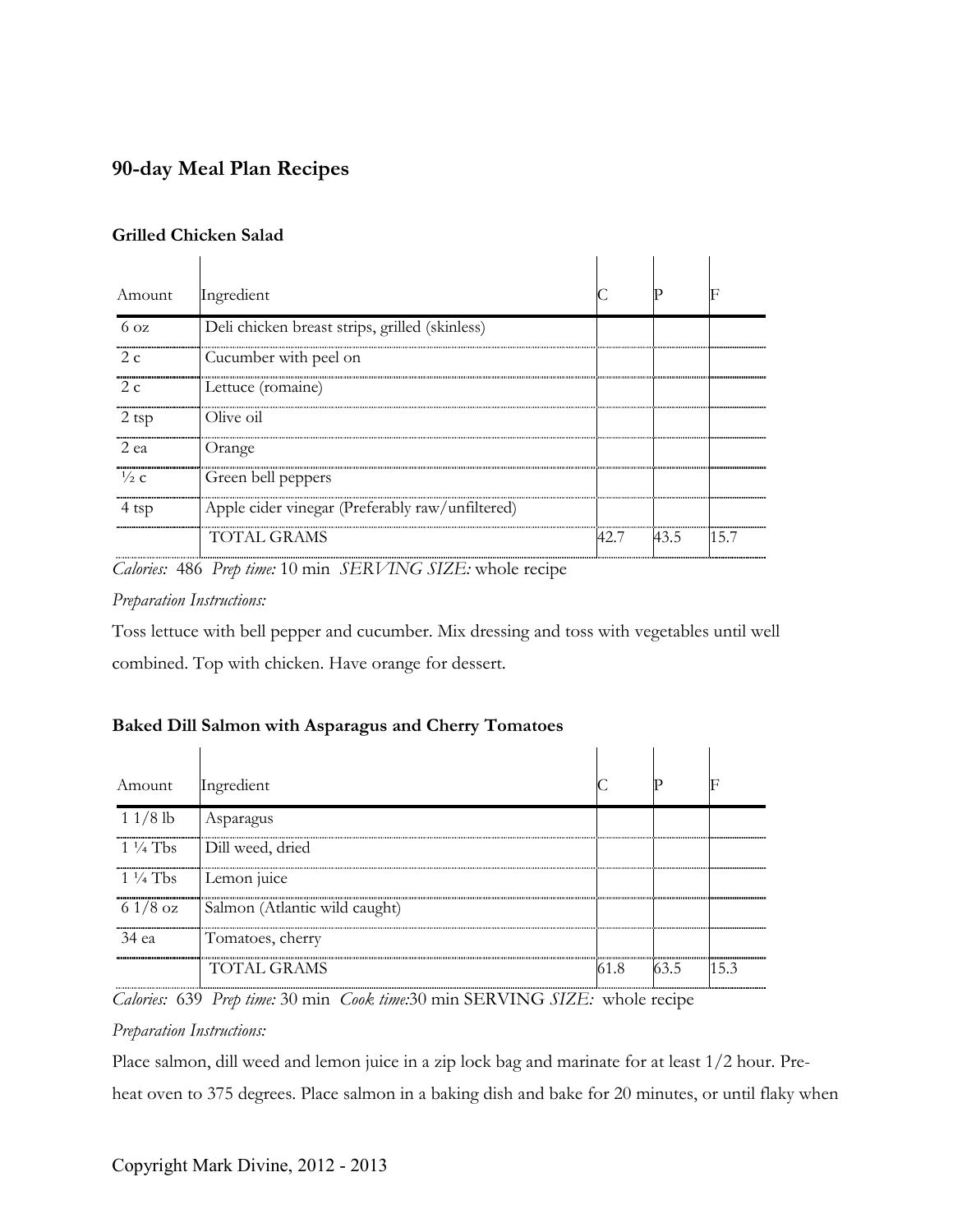tested with a fork. While salmon is cooking, cook rice according to package directions. In another saucepan, cover asparagus with water, bring to a boil, reduce heat and cook until soft (about 10 minutes).

| Amount             | Ingredient                         |      |      |     |
|--------------------|------------------------------------|------|------|-----|
| $2 \text{ oz}$     | Garbanzo beans (chickpeas), canned | 12.7 | 2.8  | 6   |
| $\frac{1}{4}$ C    | Green beans, canned                | 2.5  |      |     |
| $\frac{1}{2}$ OZ   | Carrots                            | 1.3  |      |     |
| $\frac{1}{4}$ Tbsp | Extra virgin olive oil             |      |      | 3.3 |
| $\frac{1}{4}$ sm   | Red onion                          | 3.1  | .5   |     |
| <br>$1/8$ tsp      | Sea salt                           |      |      |     |
| $1/8$ tsp          | <b>Black</b> pepper                |      |      |     |
| $2\frac{1}{4}$ Tbs | Tomatoes                           | 8    | .2   |     |
| $1\frac{1}{2}$ oz  | Tuna, Albacore canned in water     |      | 9.1  | 2.3 |
| $3/8$ tsp          | Red wine vinegar                   | Ί    |      |     |
|                    | <b>TOTAL GRAMS</b>                 | 22.4 | 13.2 | 6.5 |

# **Chopped Tuna Salad - Real Simple**

*Calories:* 200 *Prep time:* 30 min *SERVING SIZE:* whole recipe

#### *Preparation Instructions:*

Mix thinly sliced onion and vinegar in a small bowl and cover. Set aside for 30 minutes, stirring halfway through. Combine diced fennel (about 1 cup), drained green beans, and diced carrots in large bowl. Drain chickpeas and add them to bowl with diced tomatoes and toss gently. Drain onion slices, reserving vinegar. Whisk reserved vinegar with oil. Add salt and pepper. Flake tuna, in large chunks in medium bowl. Toss tuna with onion slices and vinaigrette. Place vegetables in serving bowl and top with dressed tuna. Garnish with lemon wedge and or fresh parsley.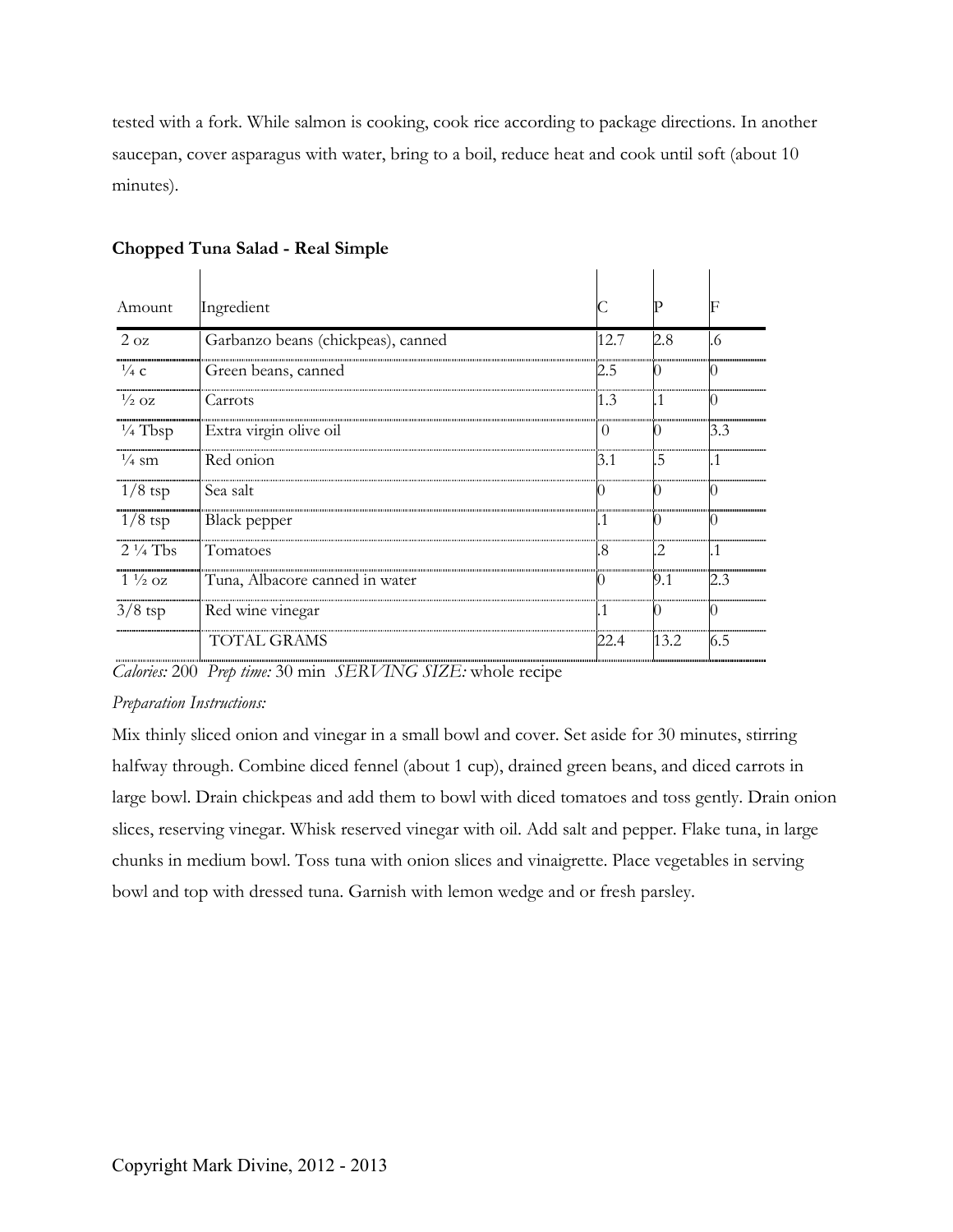# **Easy Egg and Berry Breakfast.**

| Amount           | Ingredient          |  |  |
|------------------|---------------------|--|--|
| $1\frac{3}{4}$ c | <b>Blackberries</b> |  |  |
| 3 ea             | Egg whites          |  |  |
| 3 ea             | Large whole egg     |  |  |
| $1\frac{3}{4}$ c | <b>Strawberries</b> |  |  |
|                  | TOTAL GRAMS         |  |  |

*Calories:* 451 *Prep time:* 10 min *Cook time:*10 min *SERVING SIZE:* whole recipe

*Preparation Instructions:*

Boil eggs, remove half the yolks and discard. Eat fruit on the side.

### **Apples and turkey**

| Amount           | Ingredient         |     |  |
|------------------|--------------------|-----|--|
| $\frac{3}{4}$ ea |                    |     |  |
| 1 ea             | Whole large egg    |     |  |
| $1/8$ oz         | Nuts (pecans), raw |     |  |
| $1\frac{1}{2}$   | Turkey breast      |     |  |
|                  | TOTAL GRAMS        | 181 |  |

*Calories:* 205 *Prep time:* 10 min *SERVING SIZE:* whole recipe

*Preparation Instructions: Preparation Instructions:* Slice apple and cheese. Roll apple slices and cheese in the turkey slices.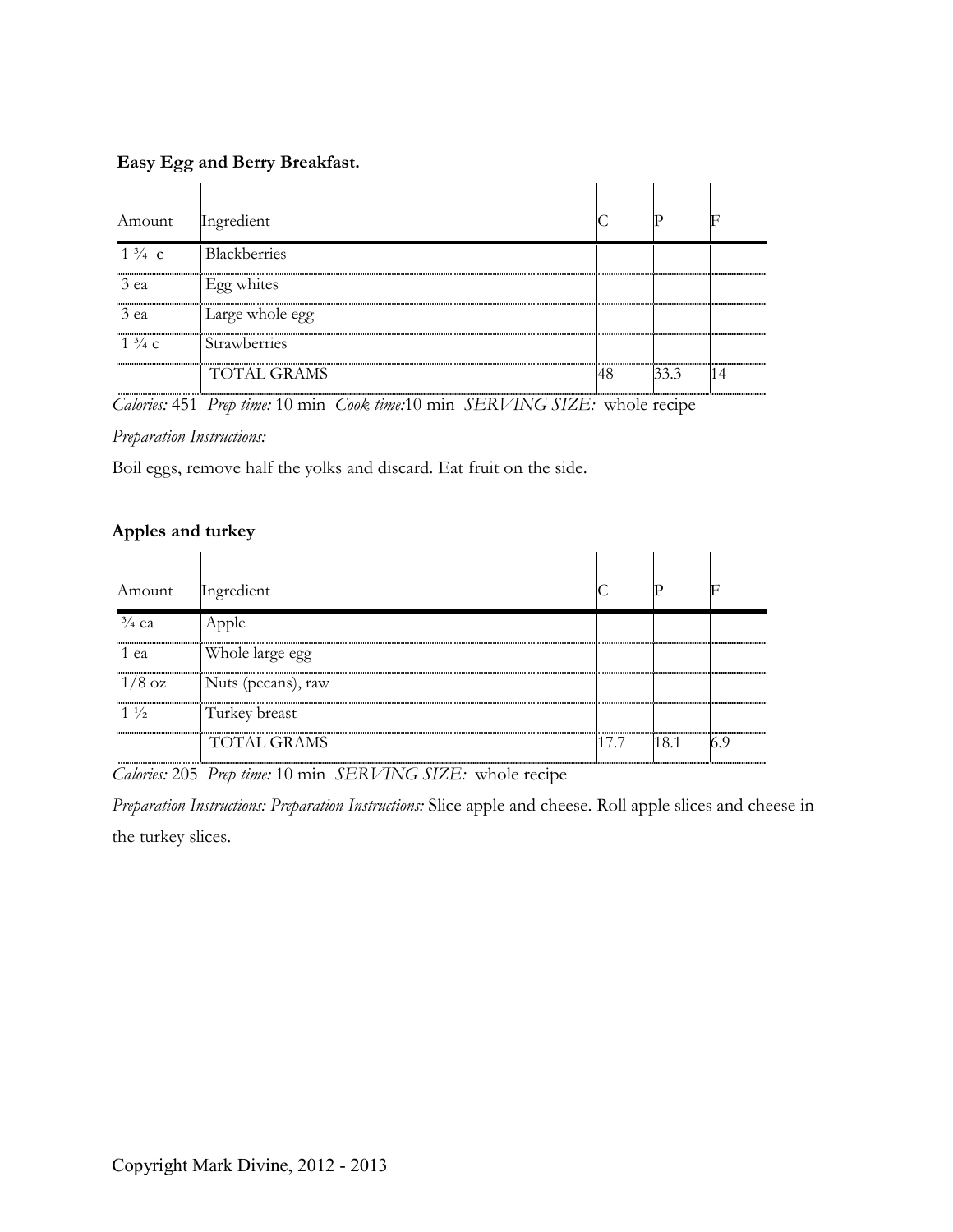| Amount           | Ingredient                        |      |       |      |
|------------------|-----------------------------------|------|-------|------|
| $1\frac{1}{4}$ c | <b>Blueberries</b>                |      |       |      |
| $2 \Omega$<br>   | Canadian bacon                    |      |       |      |
| 2 ea             | Egg white                         |      |       |      |
| 2 ea             | Whole egg                         |      |       |      |
|                  | Peaches, canned (no syrup/sugars) |      |       |      |
|                  | TOTAL GRAMS                       | 41.7 | 137 Q | 16 ካ |

#### **Canadian Bacon and Eggs with Blueberries & Peaches**

*Calories:* 467 *Prep time:* 5 min *Cook time:*10 min *SERVING SIZE:* whole recipe

#### *Preparation Instructions:*

Cook and season eggs as desired. Cook bacon as desired. (usually fry in non-stick pan). Enjoy peaches and Blueberries mixed together.

#### **Best Homemade Chili Ever**

| Amount             | Ingredient                 |       | р     | F    |
|--------------------|----------------------------|-------|-------|------|
| 28 oz              | Kidney beans, red, canned  |       |       |      |
| $1\frac{1}{2}$ lb  | Ground chicken (or turkey) |       |       |      |
| $2\frac{1}{2}$ Tbs | Chili powder               |       |       |      |
| 2 tsp              | Cumin                      |       |       |      |
| 210 oz             | Mushrooms                  |       |       |      |
| cans               |                            |       |       |      |
| 2 tsp              | Extra virgin olive oil     |       |       |      |
| 1 c                | Onions                     |       |       |      |
| 2 tsp              | Black pepper               |       |       |      |
| $\frac{1}{2}$ cu   | Green bell peppers         |       |       |      |
| $2$ tsp            | Sea salt                   |       |       |      |
|                    | 2 28 oz cans Diced tomato  |       |       |      |
|                    | <b>TOTAL GRAMS</b>         | 228.3 | 187.5 | 71.5 |
|                    |                            |       |       |      |

*Calories:* 2,307 *Prep time:* 15 min *Cook time:*150 min *SERVING SIZE:* ¼ of recipe

*Preparation Instructions:*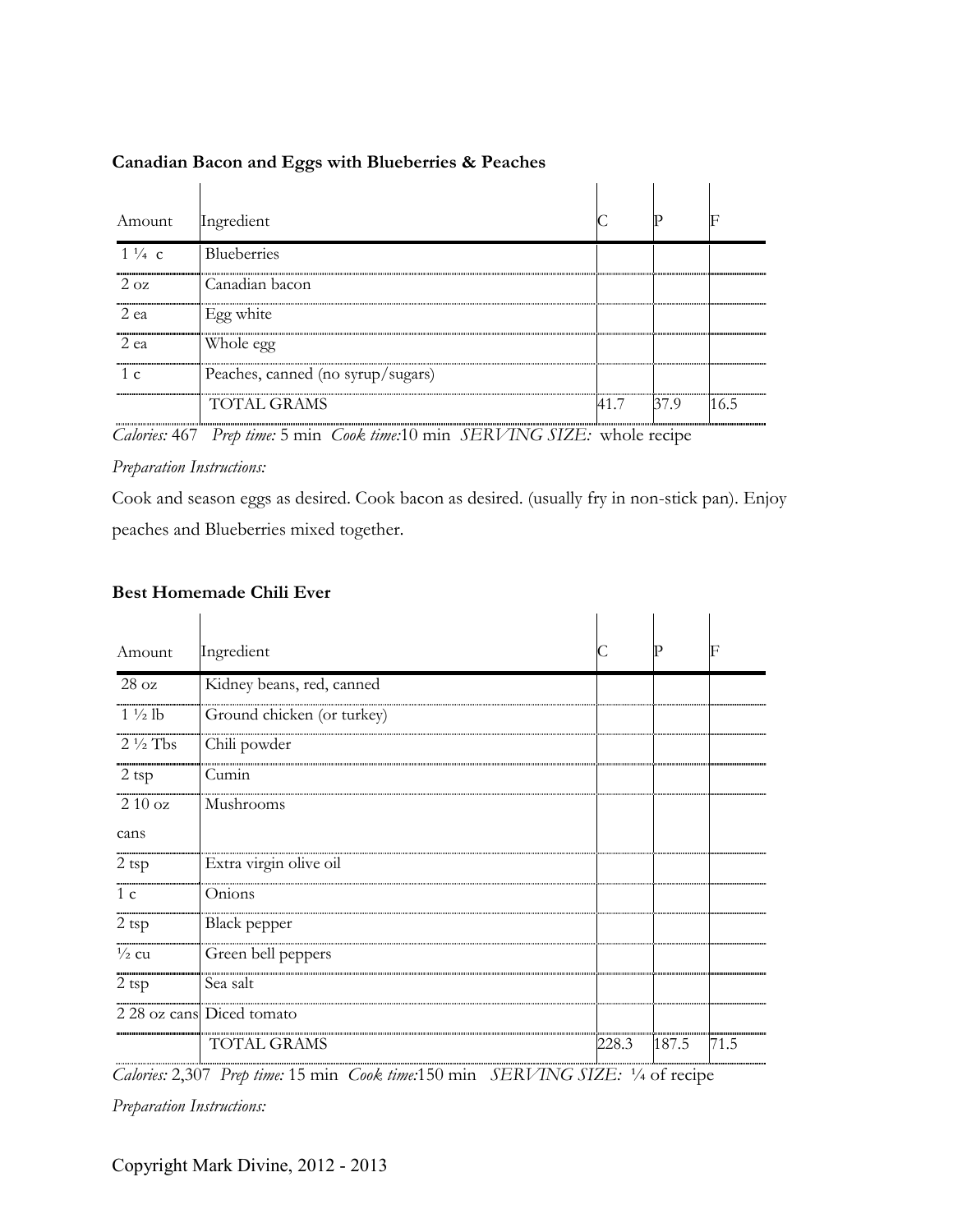In Crock-pot add olive oil, tomatoes, mushrooms, 2 tablespoons chili powder, 1 teaspoon cumin, 1 teaspoon salt and 1 teaspoon pepper. Turn on high. In a large skillet cook peppers and onions diced with ground chicken, add1/2 tablespoon chili powder , 1 teaspoon cumin, 1 teaspoon salt and 1 teaspoon pepper.\* Cook until chicken is white. Cooks very fast on medium to high heat. Add skillet mix to crock-pot put lid on and cook for two hours on high. Rinse and drain kidney beans, add to pot and cook another half hour. If you were to cook all day while you're at work I would put on low heat and when you get home add beans and let cook half hour. If you don't have crock-pot can be done in big sauce pan on stove cook on low to medium heat though.

\*You can adjust spices to your preference. Save the rest for leftovers. You could freeze it too!

| Amount           | Ingredient         |  |  |
|------------------|--------------------|--|--|
| 11/8c            | Carrots            |  |  |
| 11/8c            | Celery             |  |  |
|                  | Whole egg          |  |  |
| $\frac{1}{2}$ OZ | Turkey             |  |  |
|                  | <b>TOTAL GRAMS</b> |  |  |

# **Boiled Egg and Veggie Sticks**

*Calories:* 192 *Prep time:* 5 min *SERVING SIZE:* whole recipe

*Preparation Instructions:* Boil egg. Cut veggies into sticks. Serve with turkey for a quick snack.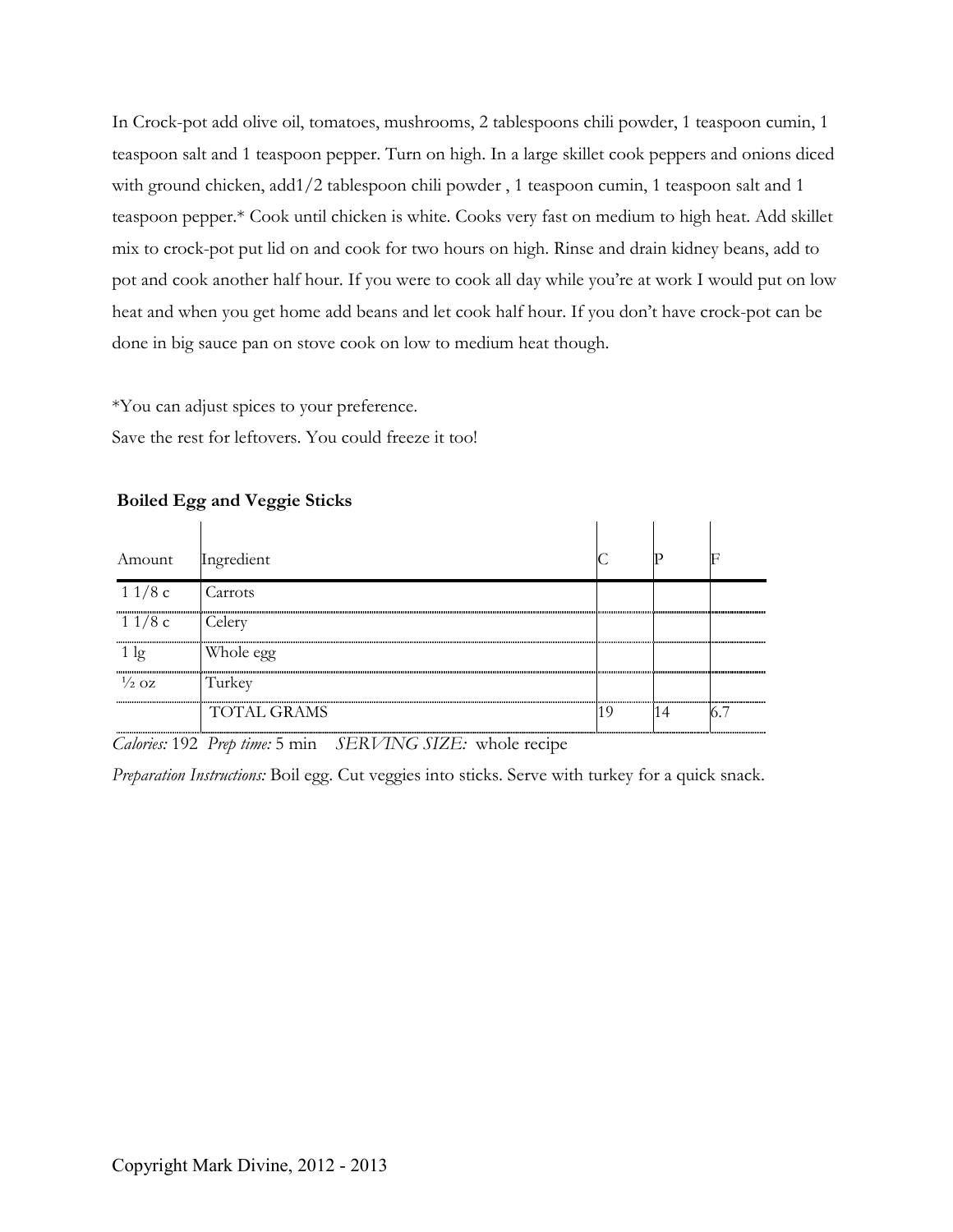#### **Mushroom Tomato Scramble**

| Amount             | Ingredient       |      |  |
|--------------------|------------------|------|--|
| $1\frac{1}{2}$ tsp | Basil, dried     |      |  |
| 4 ea               | Whole egg, large |      |  |
| 31/3c              | Mushrooms        |      |  |
| 27 ea              | Cherry tomatoes  |      |  |
|                    | TOTAL GRAMS      | 43 7 |  |

*Calories:* 457 *Prep time:* 5 min *Cook time:*15 min *SERVING SIZE:* whole recipe

*Preparation Instructions:*

Cut tomatoes in half. Chop mushrooms. Scramble together with eggs and basil.

#### **Kale and Chicken Stir-up**

| Amount             | <b>Ingredient</b>      |      |      |    |
|--------------------|------------------------|------|------|----|
| $1\frac{3}{4}$ Tbs | Carrots                |      |      |    |
| $1\frac{3}{4}$ OZ  | l Chicken breast       |      |      |    |
| $1\frac{3}{4}$ ea  | Garlic clove           |      |      |    |
| 6 $1/3c$           | - Kale                 |      |      |    |
| 17/8c              | Mushrooms              |      |      |    |
| $2\frac{1}{4}$ tsp | Extra virgin olive oil |      |      |    |
| 17/8c              | l Zucchini             |      |      |    |
|                    | TOTAL GRAMS            | 47.5 | 37.2 | 52 |

*Calories:* 476 *Prep time:* 10 min *SERVING SIZE:* whole recipe

*Preparation Instructions:* Dice carrots, zucchini, mushrooms and kale. Finely dice garlic. Wash and pat chicken dry and dice. Heat oil in a non-stick skillet. Add garlic and cook briefly until garlic starts to release fragrance. Add chicken and cook until no longer pink. Add vegetables and some of your favorite herbal seasoning (like Mrs. Dash) to taste and stir-fry until crisp tender and kale is wilted.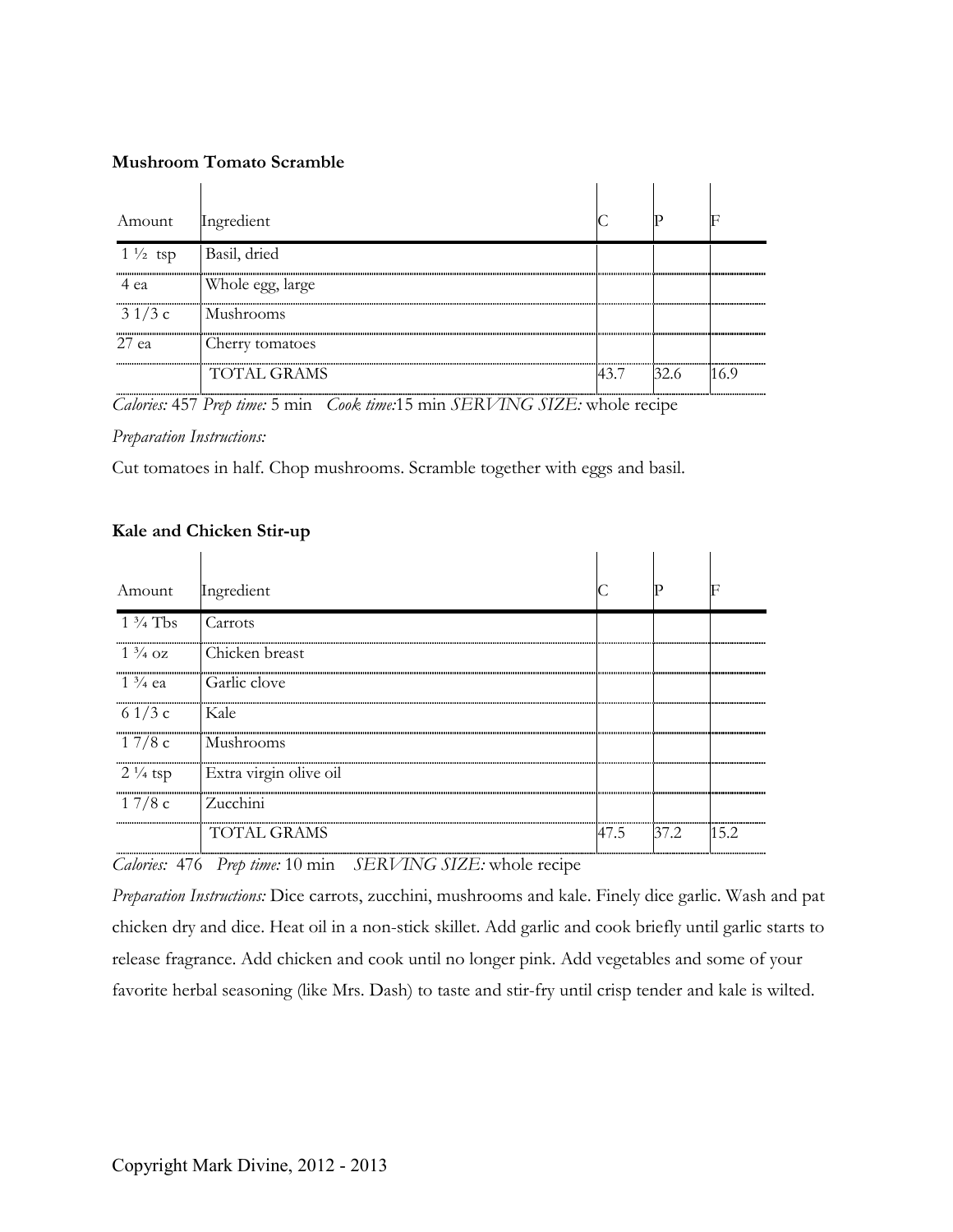| Amount             | Ingredient                                   |      |      |
|--------------------|----------------------------------------------|------|------|
| 7/8c               | Snapped green beans                          |      |      |
| <br>$1/8$ tsp      | Cloves, ground                               |      |      |
| $2\frac{3}{4}$ Tbs | Cranberries                                  |      |      |
| $\frac{3}{4}$ Tbs  | Honey, strained or extracted                 |      |      |
| $\frac{1}{2}$ ea   | Kiwi fruit                                   |      |      |
| $12\frac{1}{4}$ oz | Pineapple, canned, crushed (no syrups/sugar) |      |      |
| $11\frac{1}{2}$ oz | Mushrooms, fresh                             |      |      |
| 1Tbsp              | Extra virgin olive oil                       |      |      |
| $35/8$ oz          | Pork loin, tenderloin                        |      |      |
| $\frac{1}{2}$ C    | Strawberries                                 |      |      |
|                    | TOTAL GRAMS                                  | 44.5 | 23.8 |

#### **Berry special pork tenderloin (paleo)**

*Calories:* 660 *Prep time:* 20 min *Cook time:*30 min *SERVING SIZE:* a regular serving size… balance the protein and fruit on your plate

#### *Preparation Instructions:*

*Preparation Instructions:* Wash and pat pork dry. Make a pocket by cutting lengthwise, being careful not to cut all the way through and leaving 1 inch uncut on either end. Crush the cranberries and pineapple together and mix in cloves. Spoon the mixture into the pocket in the pork. Tie with string to hold together. Spoon honey on pork and spread evenly. Slice mushrooms and put in with pork loin. Roast at 425 degrees for 25 to 30 minutes. While meat is roasting, clean string beans and sauté in oil until crisp tender. Season with fresh herbs (I use Herbs de Provence or Herbs Fines). Slice strawberries and peel and dice kiwi and mix together. To Serve: Slice pork and serve with beans and fruit.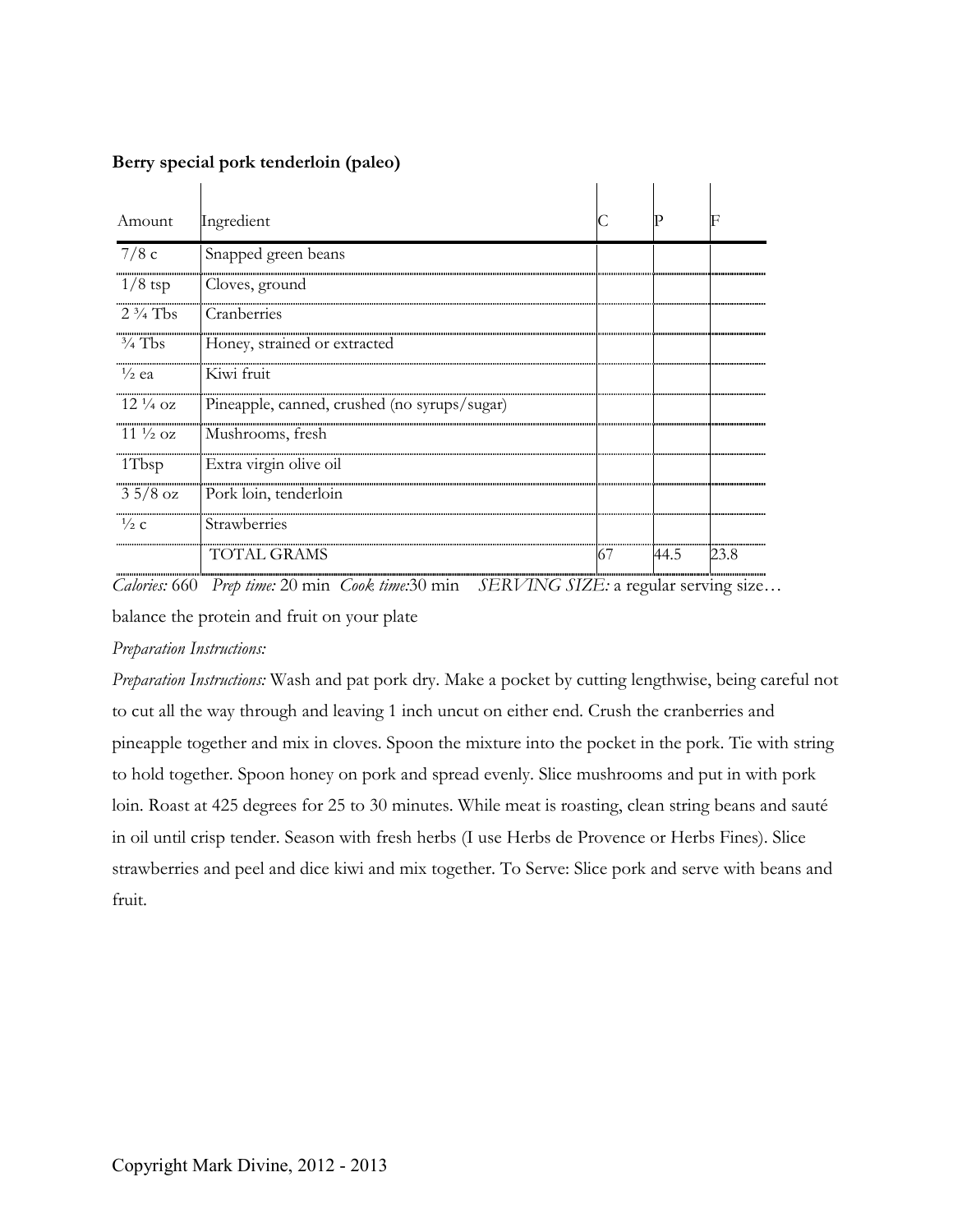#### **Simply Eggs and Strawberries**

| Amount | Ingredient          |  |  |
|--------|---------------------|--|--|
| 1 med  | Egg white           |  |  |
| 1 med  | Whole egg           |  |  |
|        | <b>Strawberries</b> |  |  |
|        | <b>TOTAL GRAMS</b>  |  |  |

*Calories:* 169 *Prep time:* 5 min *Cook time:*5 min *SERVING SIZE:* whole recipe

*Preparation Instructions:*

Combine egg white and whole egg and prepare as desired. Enjoy strawberries on the side.

# **Eggs & Bacon**

| Amount                                        | Ingredient         |      |      |      |
|-----------------------------------------------|--------------------|------|------|------|
| $2\frac{3}{4}$ oz                             | Canadian bacon     |      |      |      |
| ,,,,,,,,,,,,,,,,,,,,,,,,,,,,,,,,,,,,,<br>2 ea | Whole egg          |      |      |      |
| $2\frac{3}{4}$ ea                             | Orange             |      |      |      |
|                                               | <b>TOTAL GRAMS</b> | 45.2 | 29.6 | 17.1 |

*Calories:* 454 *Prep time:* 5 min *Cook time:*10min *SERVING SIZE:* whole recipe

*Preparation Instructions:* Peel and section the orange. Lightly coat a pan with no-stick spray. Cook the egg as desired, add bacon just to heat and enjoy with the orange.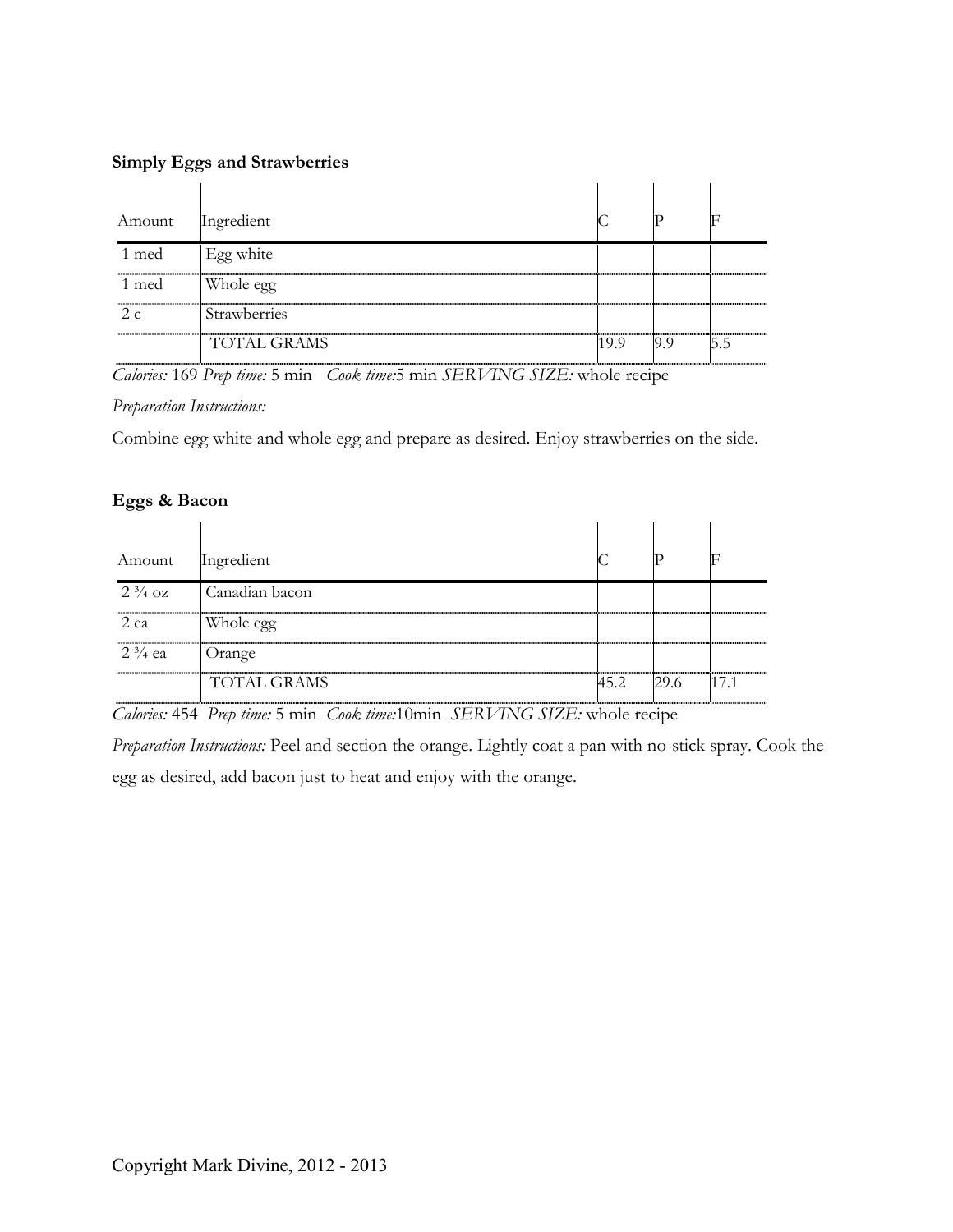| Just Ground Beef and Grapefruit Snack |  |  |  |
|---------------------------------------|--|--|--|
|                                       |  |  |  |
|                                       |  |  |  |

| Amount     | Ingredient               |      |  |
|------------|--------------------------|------|--|
| $2 \Omega$ | Ground beef, 80-90% lean |      |  |
| ea         | Grapefruit<br>           | <br> |  |
|            | <b>TOTAL GRAMS</b>       |      |  |

*Calories:* 206 *Prep time:* 5 min *Cook time:*5 min *SERVING SIZE:* whole recipe

*Preparation Instructions:* Peel grapefruit and separate wedge sections. Cook ground beef until done and season with salt and pepper if desired. Eat ground beef and grapefruit sections.

**Contractor** 

#### **Fresh Tuna and Quinoa Salad**

| Amount             | Ingredient                              |      |      |                             |
|--------------------|-----------------------------------------|------|------|-----------------------------|
| $2\frac{1}{2}$ tsp | Extra virgin olive oil                  |      |      |                             |
| $4\frac{3}{4}$ Tbs | <b>Ouinoa</b>                           |      |      |                             |
| $5/8$ tsp          | Cajun seasoning                         |      |      |                             |
| $1\frac{1}{4}c$    | Spinach                                 |      |      |                             |
| $1\frac{1}{4}c$    | <b>Tomatoes</b>                         |      |      |                             |
| $35/8$ oz          | Tuna, yellow fin                        |      |      |                             |
| $1\frac{1}{4}$ Tbs | Cider vinegar (raw, unfiltered is best) |      |      |                             |
|                    | TOTAL GRAMS                             | 14.9 | 40.2 | -------------------<br>16.4 |

*Calories:* 488 *Prep time:* 5 min *Cook time:*15min *SERVING SIZE:* 3 5/8 cups

*Preparation Instructions:* Cook quinoa according to package directions. Season fresh tuna with Cajun spices (you can substitute another herb blend) and pan sauté or grill in Foreman grill. Chop fresh spinach. Chop tomato.

To prepare salad: Place flaked tuna and drained quinoa in a bowl. Add tomatoes, spinach, salt and pepper to taste, vinegar and oil. Toss to mix.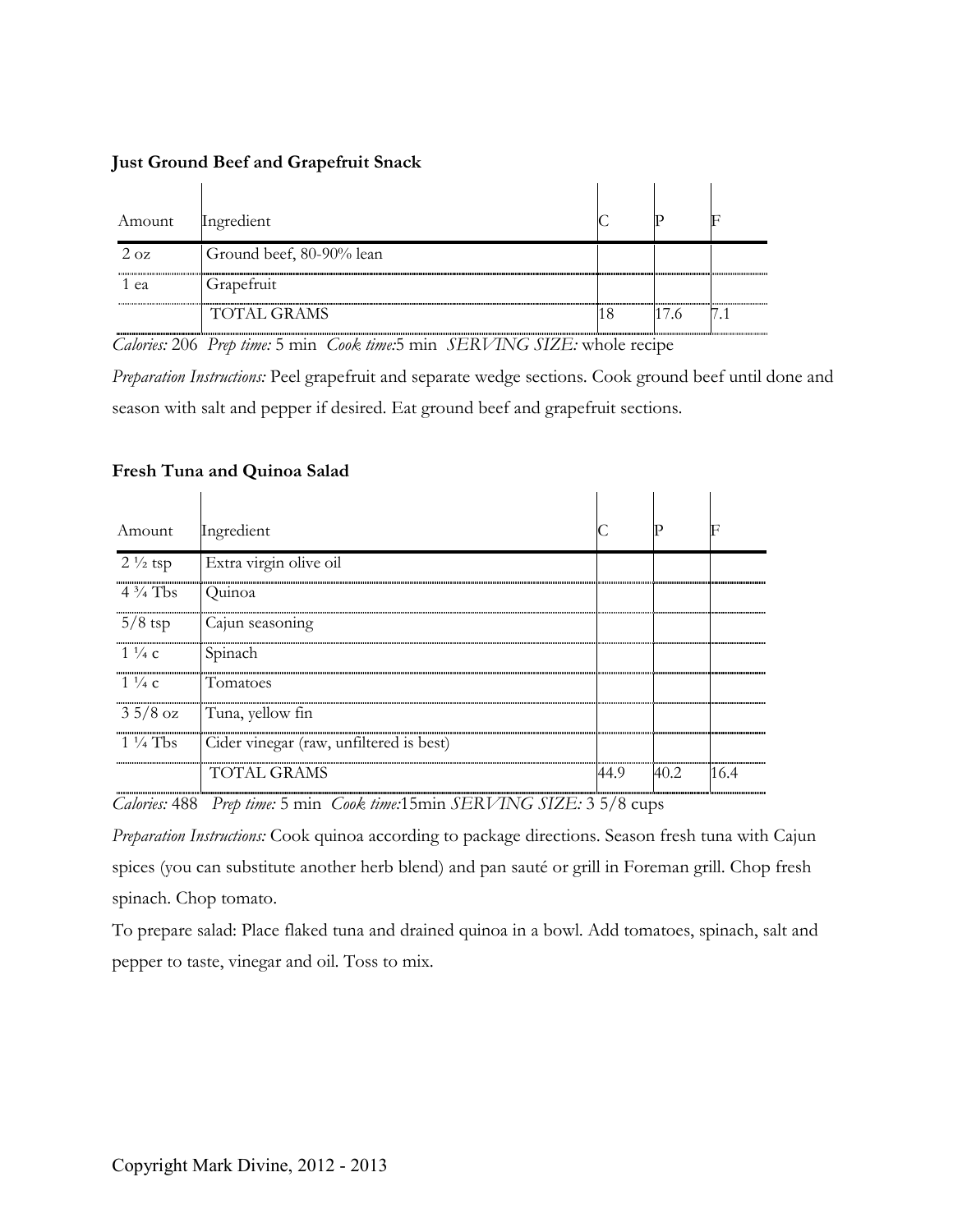| Amount                 | Ingredient                                               |                        |    |      |
|------------------------|----------------------------------------------------------|------------------------|----|------|
| 21/3c                  | Asparagus                                                |                        |    |      |
| <br>$35/8$ oz          | Chicken breast                                           |                        |    |      |
| $1\frac{1}{4}$ ea      | Garlic clove                                             |                        |    |      |
| $2\frac{1}{2}$ tsp     | Lemon pepper                                             |                        |    |      |
| $3\frac{1}{2}$ tsp     | Extra virgin olive oil                                   |                        |    |      |
| <br>$1\frac{1}{4}$ tsp | Sea salt                                                 |                        |    |      |
| 3c                     | Summer squash (yellow)                                   |                        |    |      |
| <br>21/3c              | ---------------------------------<br><b>Strawberries</b> | ---------------------- |    |      |
| 3c                     | Zucchini                                                 |                        |    |      |
|                        | <b>TOTAL GRAMS</b>                                       | 59.3                   | 51 | 22.1 |

# **Marinated Lemon Pepper Chicken and Veggies**

*Calories:* 640 *Prep time:* 15 min *Cook time:*15 min *SERVING SIZE:* whole recipe

*Preparation Instructions:* Wash and slice veggies and put into Ziploc bag with olive oil; wash and cut chicken into bite size chunks and add to bag, add lemon pepper, garlic, and salt and toss until well coated. You may choose to let it sit and marinade in the spice or cook immediately. Thread chicken onto skewers and BBQ or sauté in pan. Sauté veggies in a non-stick skillet. Serve with strawberries. Use BBQ or pan and cook until done.

# **FUN and FAST Apple and Canadian Bacon Snack**

| Amount                    | Ingredient                       |      |  |
|---------------------------|----------------------------------|------|--|
| $1\frac{1}{4}$ med Apples |                                  |      |  |
|                           | $3\frac{1}{4}$ oz Canadian bacon |      |  |
|                           | <b>TOTAL GRAMS</b>               | 14.5 |  |

*Calories:* 202 *Prep time:* 1 min *SERVING SIZE:* whole recipe

*Preparation Instructions:* A fast and easy snack!

Simply eat apple and Canadian bacon. Great for an on-the-go snack!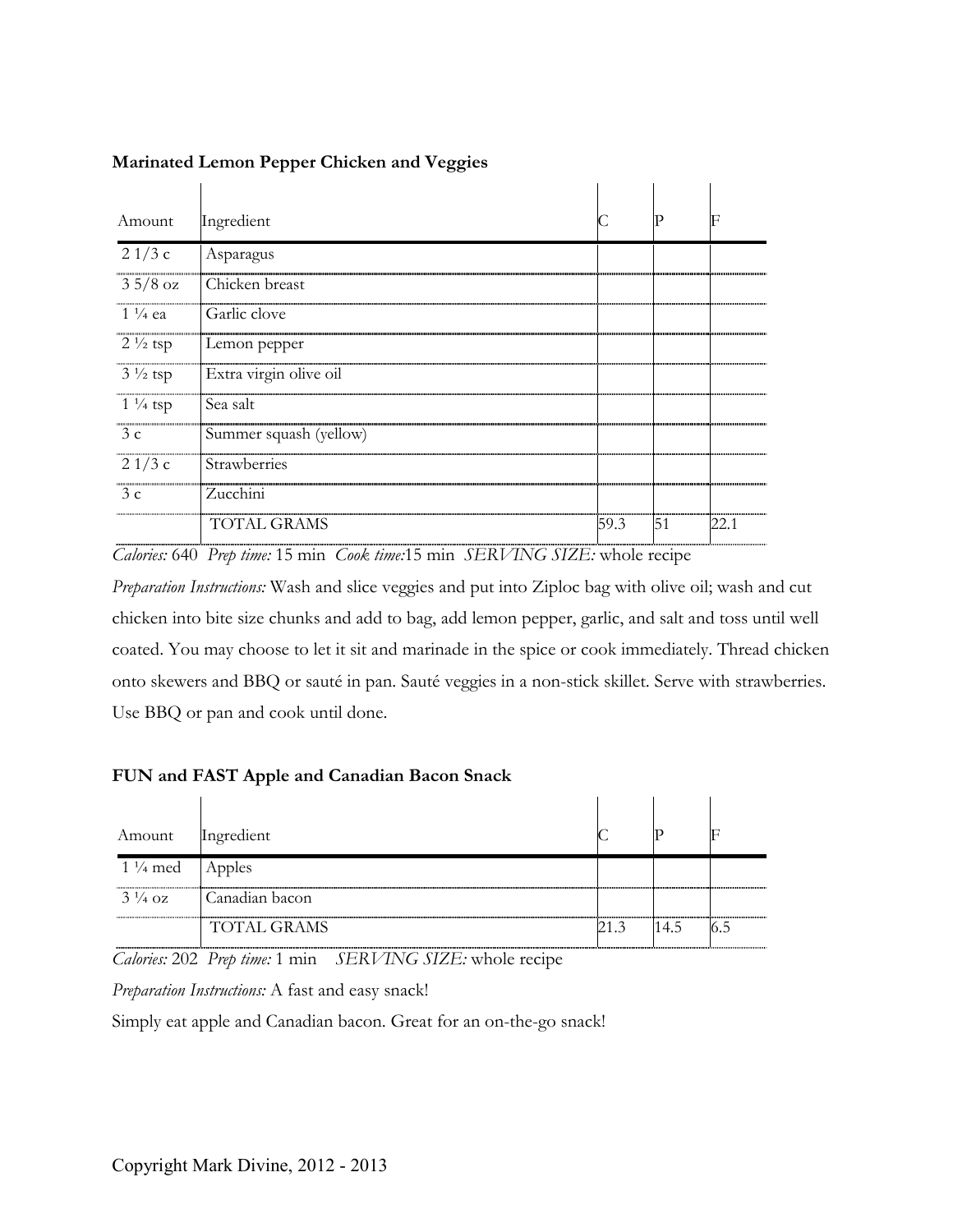| Amount          | Ingredient                 |      |      |     |
|-----------------|----------------------------|------|------|-----|
| $1\frac{1}{4}c$ | <b>Blueberries</b>         |      |      |     |
| $2 \Omega$      | Canadian bacon             |      |      |     |
| 2 ea            | Egg white                  |      |      |     |
| 2 ea            | Whole egg                  |      |      |     |
|                 | Peaches, canned (no syrup) |      |      |     |
|                 | TOTAL GRAMS                | 41.7 | 37 9 | 165 |

#### **Canadian Bacon and Eggs with Blueberries & Peaches**

*Calories:* 467 *Prep time:* 5 min *Cook time:*10 min *SERVING SIZE:* whole recipe

*Preparation Instructions:* Cook and season eggs as desired. Cook bacon as desired. (usually fry in nonstick pan). Enjoy peaches and Blueberries mixed together.

#### **Super Simple Salmon Snack**

| Amount            | Ingredient                         |  |  |
|-------------------|------------------------------------|--|--|
| $\frac{1}{2}$ tsp | Extra virgin olive oil             |  |  |
|                   | Orange                             |  |  |
| $3 \Omega$        | <br>Salmon, smoked, Chinook (king) |  |  |
|                   | <b>TOTAL GRAMS</b>                 |  |  |

*Calories:* 205 *Prep time:* 2 min *SERVING SIZE:* whole recipe

*Preparation Instructions:* Drizzle oil over salmon, peel orange, enjoy! You can add a shake of garlic powder or a squeeze of lemon juice if you wish.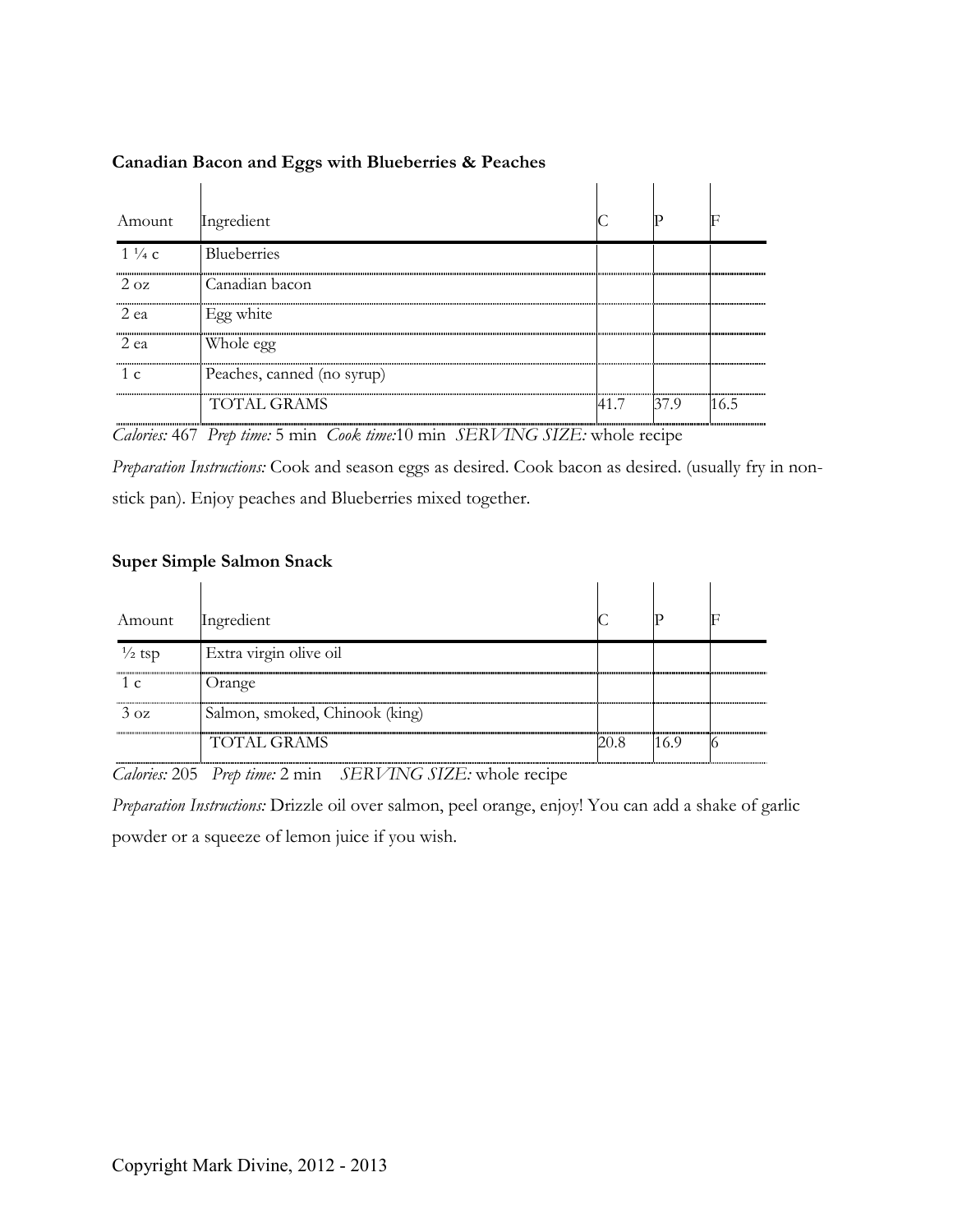#### **Blackberry Turkey Spinach Salad**

| Amount             | Ingredient               |      |      |  |
|--------------------|--------------------------|------|------|--|
| $1\frac{3}{4}c$    | Blackberries             |      |      |  |
| $2\frac{1}{2}$ tsp | Extra virgin olive oil   |      |      |  |
| $6\frac{3}{4}c$    | Spinach                  |      |      |  |
| $3\frac{1}{2}$ oz  | Turkey breast, deli      |      |      |  |
| $3\frac{1}{2}$ Tbs | Balsamic vinegar         |      |      |  |
| $\frac{1}{2}$ C    | Water chestnuts, Chinese |      |      |  |
|                    | TOTAL GRAMS              | 50.5 | 38 4 |  |

*Calories:* 481 *Prep time:* 10 min *SERVING SIZE:* 1 3/4 salad

*Preparation Instructions:* Clean spinach and put in a bowl. Top with sliced water chestnuts, chopped turkey and blackberries. Shake oil and WHITE balsamic vinegar in a small container. Season with salt and pepper (optional) and pour dressing on salad.

#### **Sausage Stir Fry Breakfast**

| Amount             | Ingredient             |          |  |
|--------------------|------------------------|----------|--|
|                    | Whole egg              |          |  |
| $1\frac{1}{4}$ tsp | Extra virgin olive oil |          |  |
| 1/3c               | Onions                 |          |  |
| $\frac{1}{4}$ lb   | Pork sausage, fresh    |          |  |
| $2\frac{1}{2}c$    | Spinach                |          |  |
|                    | TOTAL GRAMS            | <br>ר. ו |  |

*Calories:* 566 *Prep time:* 5 min *Cook time:*15 min *SERVING SIZE:* 1 5/8 recipe

*Preparation Instructions:* This quick and easy breakfast recipe can be searched with the option of eggs or not eggs. It is a great choice for those looking for breakfast options that do not include eggs. 1. Add olive oil to a skillet. 2. Heat over medium. 3. Toss in diced onions, sauté until softening. 4. Add the sausage. Cook until browned, tossing frequently. 5. Add the greens, reduce the heat to mediumlow and cover. 6. Serve when the greens are wilted and soft. 7. Other options: top with 1-2 eggs over easy, or serve with salsa. \*\*Notes: Make certain that you use nitrate free organic or natural sausage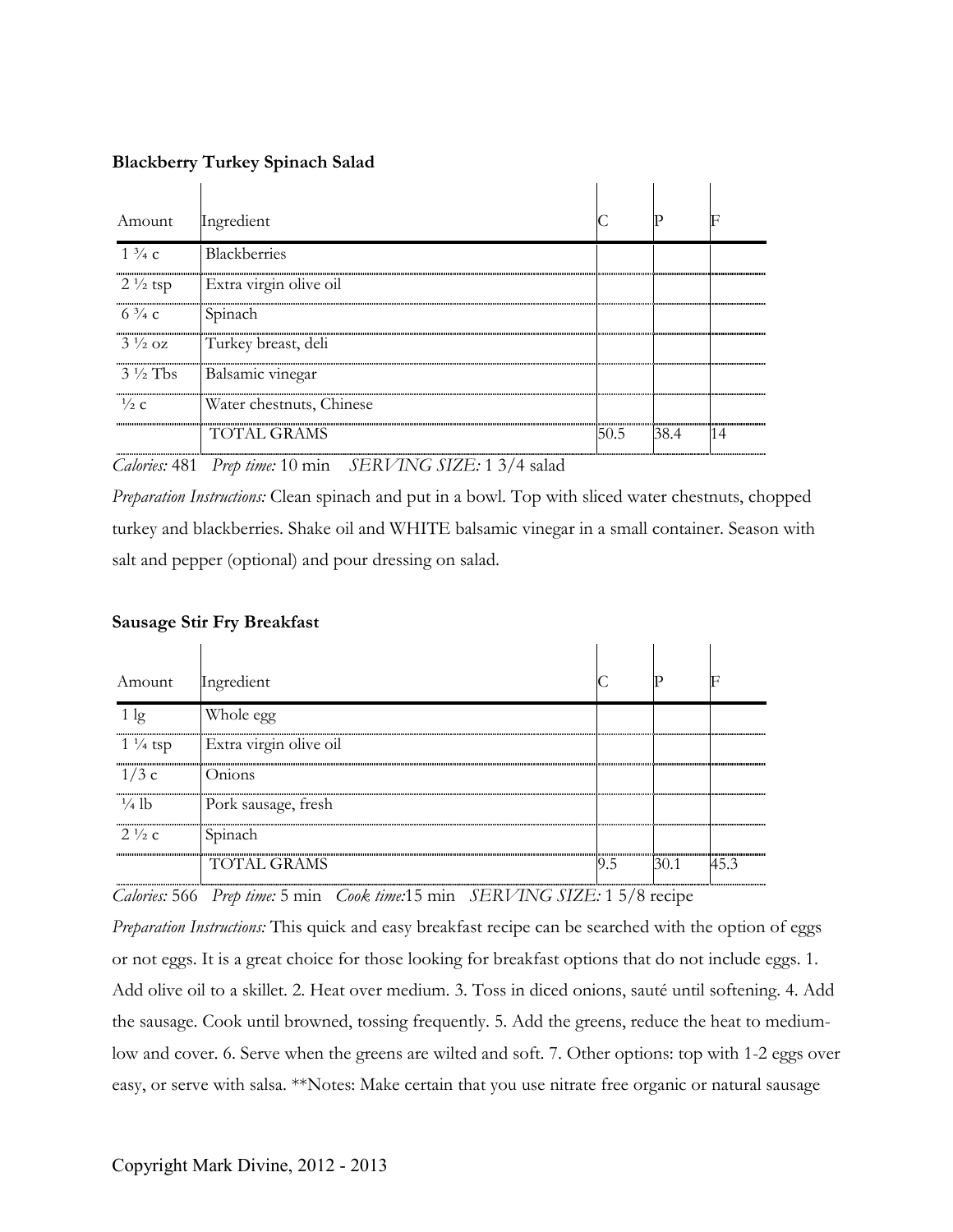#### **Easy Broiled Salmon and Fruit**

| Amount         | Ingredient                |      |      |     |
|----------------|---------------------------|------|------|-----|
| 2/3c           | Blueberries               |      |      |     |
| <br>$2 \Omega$ | Salmon (Atlantic, farmed) |      |      |     |
| 2/3c           | Strawberries              |      |      |     |
|                | <b>TOTAL GRAMS</b>        | 19.1 | 13.8 | 7.7 |

*Calories:* 201 *Prep time:* 10 min *Cook time:*8 min *SERVING SIZE:* whole recipe

*Preparation Instructions:* Season salmon with herbs of your choice. Broil for 8 minutes, or until flaky. Serve with berries. Enjoy for a simple quick meal.

#### **Hummus Salad**

| Amount                                                   | Ingredient                 |          |      |      |
|----------------------------------------------------------|----------------------------|----------|------|------|
| 2/3c                                                     | Garbanzo beans (chickpeas) |          |      |      |
| $3\frac{1}{4}$ oz                                        | Chicken breast             |          |      |      |
| $1\frac{1}{4}$ ea                                        | Garlic clove               |          |      |      |
| <br>$1\frac{1}{4}$ Tbs                                   | Lemon juice                |          |      |      |
| $5/8$ tsp                                                | Lemon pepper               |          |      |      |
| <br>$1\frac{1}{4}$ tsp                                   | Extra virgin olive oil     |          |      |      |
| 1/3c                                                     | Red onions                 |          |      |      |
| ,,,,,,,,,,,,,,,,,,,,,,,,,,,,,,,,,,<br>$5/8$ tsp          | Sesame seeds               |          |      |      |
| 22/3c                                                    | Spinach                    |          |      |      |
| ,,,,,,,,,,,,,,,,,,,,,,,,,,,,,,,,,,<br>$1\frac{1}{4}$ tsp | Tahini                     |          |      |      |
|                                                          | TOTAL GRAMS                | <br>47.6 | 40.9 | 14.5 |

*Calories:* 485 *Prep time:* 15 min *Cook time:*10min *SERVING SIZE:* whole recipe

*Preparation Instructions:* Drain garbanzos, reserving some of the liquid. Season chicken with lemon pepper and grill (I use a Foreman grill). Cut into strips. Cut onion into very thin rings. Tear spinach into bite-size pieces. Mix tahini, pressed garlic, lemon juice and olive oil (salt and pepper to taste) and small amount of the reserved garbanzo liquid to make dressing. Toss garbanzos, spinach and red onions. Top with grilled chicken. Drizzle with tahini dressing.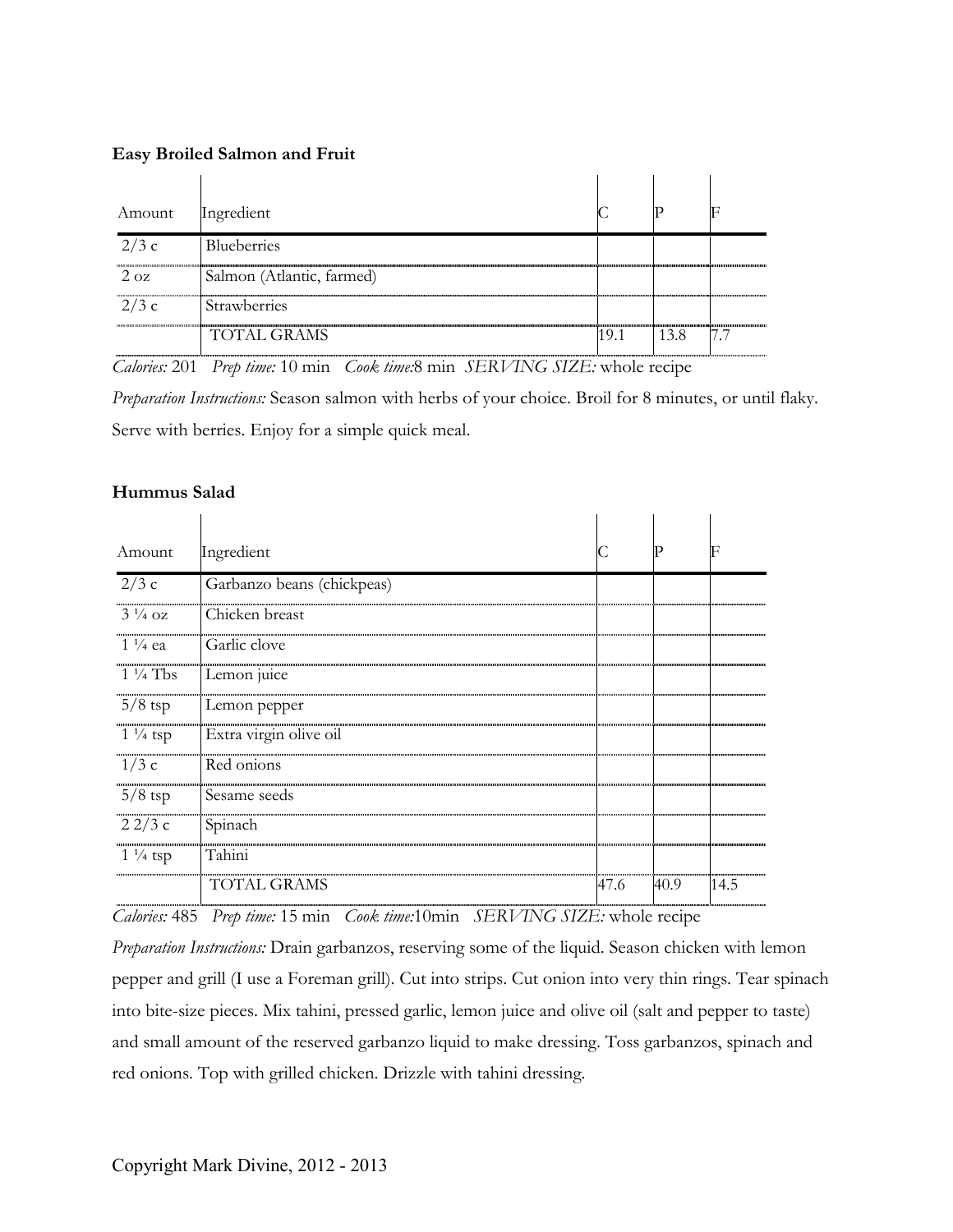# **Chicken and Veggies**

| Amount             | Ingredient             |      |      |
|--------------------|------------------------|------|------|
| $1\frac{3}{4}c$    | <b>Broccoli</b>        |      |      |
| $5\frac{1}{4}$ OZ  | Chicken breast         |      |      |
| $1\frac{3}{4}$ C   | Mushrooms              |      |      |
| $2\frac{1}{2}$ tsp | Extra virgin olive oil |      |      |
| 7/8c               | Pineapple              |      |      |
| 7/8c               | Snow peas              |      |      |
| 7/8c               | Water chestnuts        |      |      |
|                    | TOTAL GRAMS            | 58.2 | 18.1 |

*Calories:* 636 *Prep time:* 10 min *Cook time:*15 min *SERVING SIZE:* whole recipe

*Preparation Instructions:* In a medium frying pan, cook chicken in the olive oil until juices run clear. Add water chestnuts, pineapple, and veggies (sliced or chopped as desired) to the pan and cook until tender.

# **Simply Tuna and Fresh Fruit**

| Amount           | Ingredient                                          |      |     |  |
|------------------|-----------------------------------------------------|------|-----|--|
| $\frac{1}{4}$ C  | <b>Blueberries</b>                                  |      |     |  |
| $\frac{1}{2}$ ea | Kiwi fruit                                          |      |     |  |
| $\frac{1}{2}$ ea | Orange                                              |      |     |  |
|                  | $\frac{1}{2}$ 6 oz can   Albacore tuna in water<br> |      |     |  |
|                  | TOTAL GRAMS                                         | 18.1 | 194 |  |

*Calories:* 194 *Prep time:* 5 min *SERVING SIZE:* whole recipe

*Preparation Instructions:* Drain off the water from tuna. Peel fruits and enjoy with the tuna.

# **Asparagus and Tuna**

| Amount | Ingredient |  |  |
|--------|------------|--|--|
| 2/3c   | Asparagus  |  |  |
|        | Avocados   |  |  |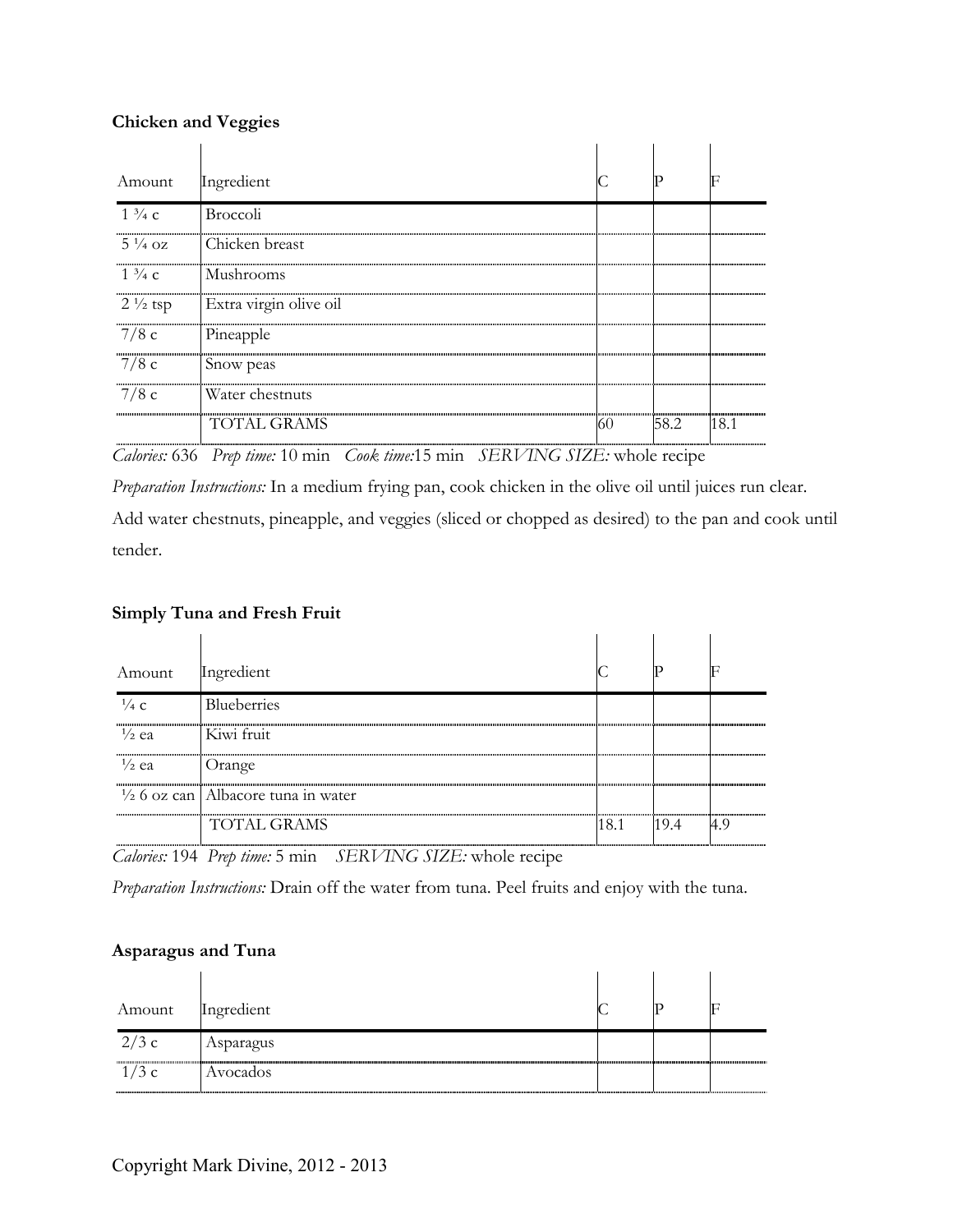|                                     | Black beans, canned                  |  |      |
|-------------------------------------|--------------------------------------|--|------|
| $1\frac{1}{4}$ Tbs $\qquad$ Cashews |                                      |  |      |
|                                     | $2\frac{3}{4}$ oz White tuna, canned |  |      |
|                                     | <b>TOTAL GRAMS</b>                   |  | 15 Y |

*Calories:* 482 *Prep time:* 5 min *Cook time:*10 min *SERVING SIZE:* 2 cups

#### *Preparation Instructions:*

Cook asparagus as desired. Rinse canned black beans if necessary. Peel and smash avocado. Put all ingredients together and warm up in microwave and voila!

#### **Grilled Cod Quinoa and Collards**

| Amount             | Ingredient             |      |      |  |
|--------------------|------------------------|------|------|--|
|                    | $45/8$ oz Atlantic cod |      |      |  |
| $14 \text{ oz}$    | Frozen collard greens  |      |      |  |
| $1\frac{1}{2}$ Tbs | Lemon juice            |      |      |  |
| $3\frac{1}{2}$ tsp | Extra virgin olive oil |      |      |  |
| $4\frac{3}{4}$ Tbs | - Ouinoa               |      |      |  |
|                    | TOTAL GRAMS            | 53 G | 47.5 |  |

*Calories:* 639 *Prep time:* 5 min *Cook time:*10 min *SERVING SIZE:* whole recipe

*Preparation Instructions:* Cook quinoa according to package directions. Season cod with herbs of choice and grill (I use a Foreman grill). Place olive oil in non-stick skillet. Add collards\*\* and stir-fry until wilted. Toss in lemon juice. Season with salt and pepper to taste. You can also add a pinch of cayenne for bite if desired.

You can substitute 7 cups of fresh chopped collards for the frozen. The values are the same. They cook down a lot.

| Amount             | Ingredient       |  |  |
|--------------------|------------------|--|--|
| $2\frac{1}{2}$ Tbs | Apricots, canned |  |  |
| $2\frac{5}{8}$     | Asparagus        |  |  |

#### **Apricot Walnut Chicken and Stir-fry Vegetables**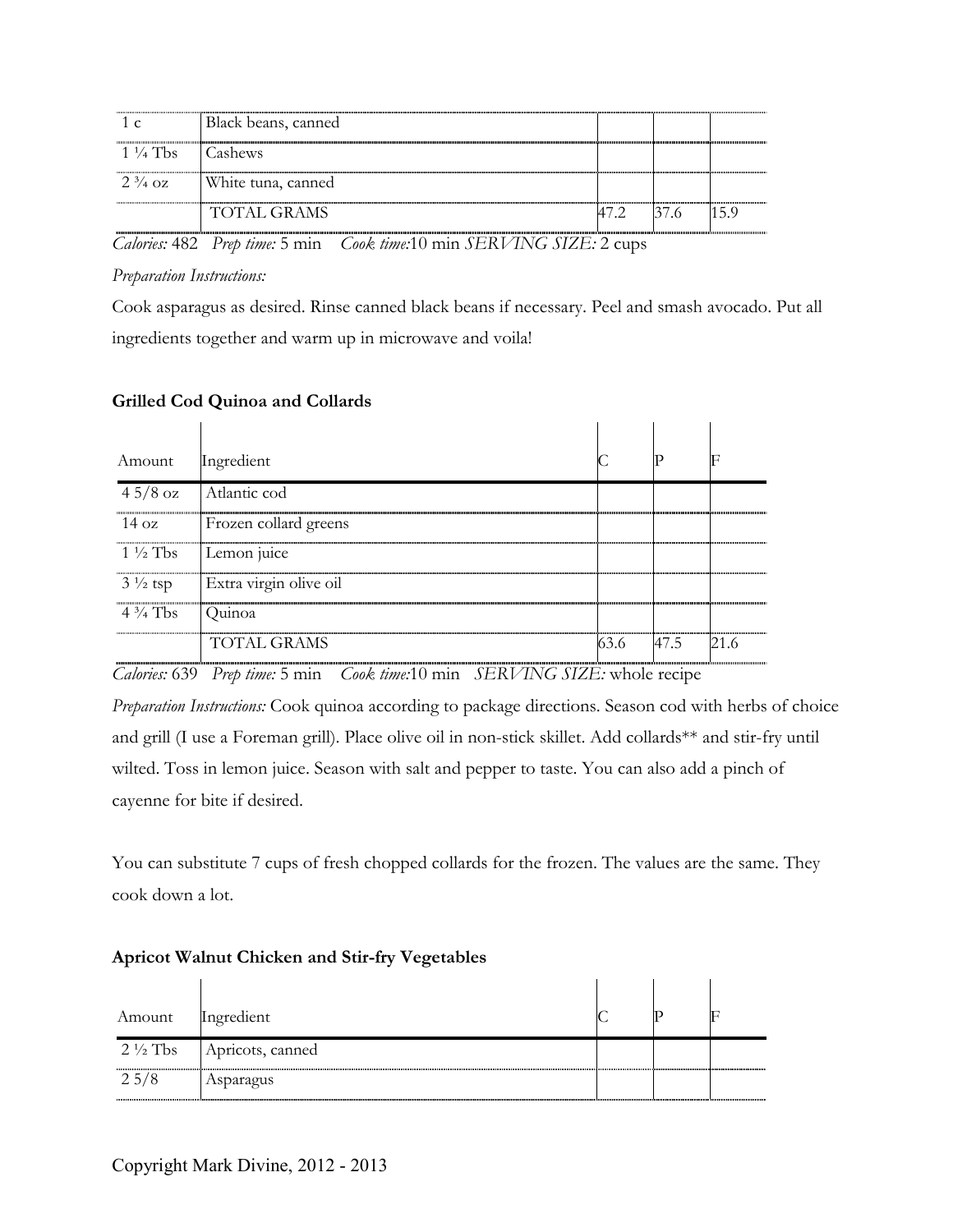| Blueberries<br>$6\,\text{oz}$                             |      |
|-----------------------------------------------------------|------|
|                                                           |      |
| $3/8$ lb<br>Chicken breast                                |      |
| $3/8$ Tbs<br>Lemon juice                                  |      |
| $5/8$ med<br>Lemons with peel                             |      |
| 1 Tbs<br>Walnuts                                          |      |
| $13/8$ tsp<br>Extra virgin olive oil                      |      |
| $2\frac{1}{2}$ Tbs<br>Orange juice (not from concentrate) |      |
| $13/8$ tsp<br>Dried parsley                               |      |
| $5/8$ med<br>Red bell pepper                              |      |
| $5/8$ med<br>Yellow bell pepper                           |      |
| Tarragon, dried<br>$2\frac{3}{4}$ tsp                     |      |
| 13/8<br>Zucchini                                          |      |
| <b>TOTAL GRAMS</b><br>65.5<br>55.9                        | 18.8 |

*Calories:* 655 *Prep time:* 15 min *Cook time:*20min Temp: 325 *SERVING SIZE:* Whole recipe *Preparation Instructions:* Crush walnuts and chop apricots into small cubes and mix together. Cut pocket in the chicken breast and stuff with apricot/walnut mixture. Set aside.

In a bowl, mix together the rind of the lemon and the juice from the same lemon. Add 1/2 the parsley (minced), 1/2 the tarragon and 1/2 of the olive oil. Add lemon mixture to hot frying pan along with the chicken breast. Cook for 5 minutes each side.

Heat oven to 325 degrees. Put small amount of water in roasting dish and then place the chicken breast on a grill above the water. Cook for a further 10 to 15 minutes until juices run clear.

Stir-fry chopped red and yellow peppers, beans and zucchini with left over tarragon, oil, and parsley and lemon juice in same pan chicken was cooked in. Steam asparagus separately to taste (or add to stir-fry).

Place stir-fried vegetables on plate along with asparagus. Place chicken on top of vegetables. Serve blueberries as dessert.

#### **Scrambled Eggs and Fruit**

| Amount Ingredient |            |  |  |
|-------------------|------------|--|--|
| 6 ea              | Egg whites |  |  |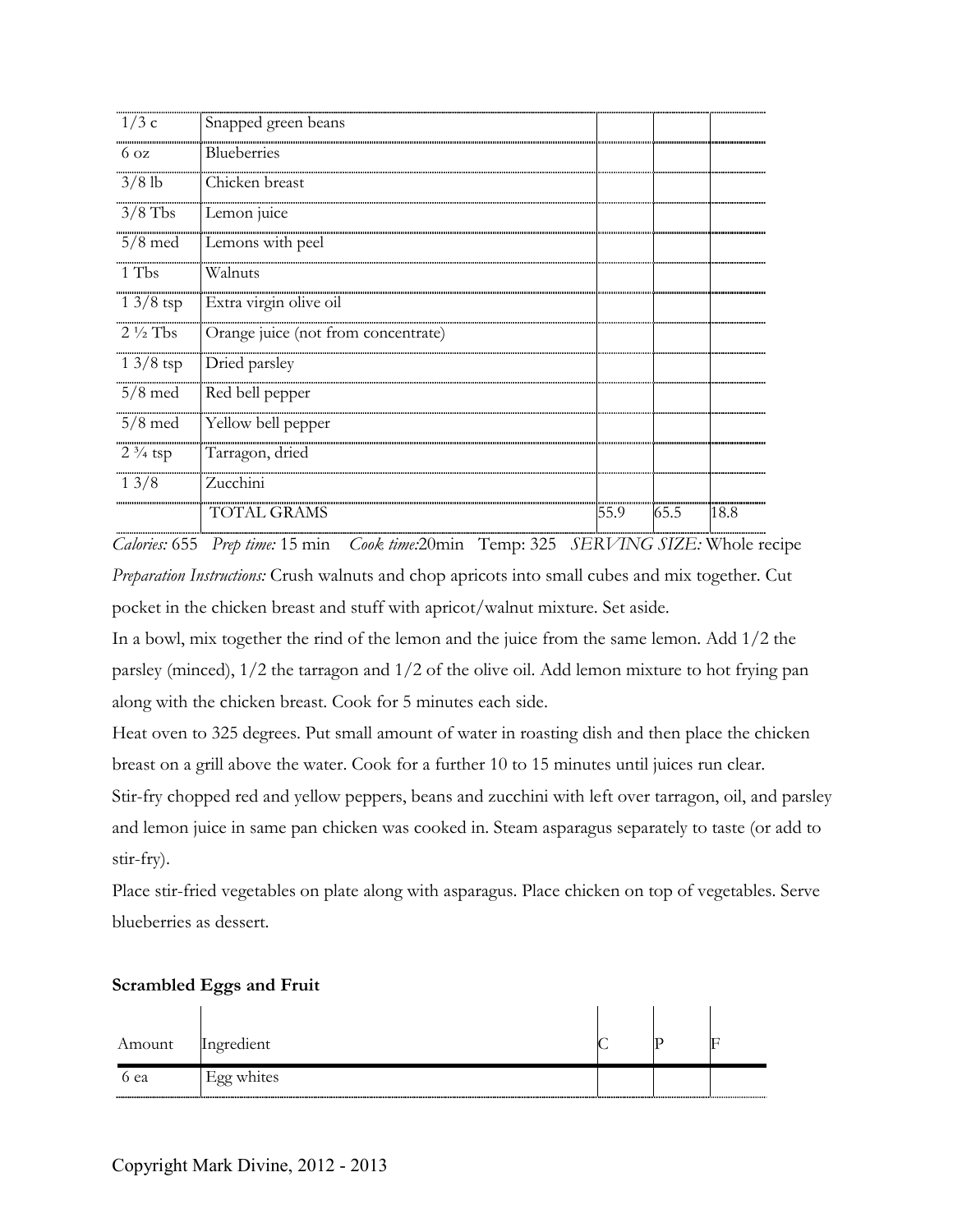| z ea | Whole eggs         |  |  |
|------|--------------------|--|--|
|      | Jrange             |  |  |
|      | <b>TOTAL GRAMS</b> |  |  |

*Calories:* 432 *Prep time:* 5 min *Cook time:*10min *SERVING SIZE:* whole recipe

*Preparation Instructions:* Mix eggs and egg whites in a bowl, season to taste. In a nonstick skillet, cook eggs as desired. Peel and segment orange. Enjoy scrambled eggs with the orange on the side.

#### **Dinner on a Stick**

| Amount                                                    | Ingredient                 |      |      |      |
|-----------------------------------------------------------|----------------------------|------|------|------|
| $5\,\mathrm{oz}$                                          | Beef (round, eye of round) |      |      |      |
| 5 ea                                                      | Mushrooms                  |      |      |      |
| ,,,,,,,,,,,,,,,,,,,,,,,,,,,,,,,,,,<br>$1\frac{1}{4}$ Tbs  | Extra virgin olive oil     |      |      |      |
| $1\frac{1}{4}$ ea                                         | Onions                     |      |      |      |
| <br>$1/8$ tsp                                             | Black pepper               |      |      |      |
| $1\frac{1}{4}$ sm                                         | Green bell pepper          |      |      |      |
| $1/8$ tsp                                                 | Sea salt                   |      |      |      |
| 5 ea                                                      | Cherry tomatoes            |      |      |      |
| $2\frac{1}{2}$ Tbs                                        | Cider vinegar              |      |      |      |
| ,,,,,,,,,,,,,,,,,,,,,,,,,,,,,,,,,,,<br>$1\frac{1}{4}$ tsp | Worcestershire sauce       |      |      |      |
| $1\frac{1}{4}$ sm                                         | Zucchini                   |      |      |      |
|                                                           | <b>TOTAL GRAMS</b>         | 55.7 | 52.9 | 23.6 |

*Calories:* 647 *Prep time:* 20 min *Cook time:*15 min *SERVING SIZE:* whole recipe

# *Preparation Instructions:*

Cut beef into 1 to 1 1/2 inch cubes. Pierce with cooking fork or pound lightly with meat mallet to tenderize. Cut onion in quarters. Dice 1/4 of the onion and place in Zip-Lock bag. Add vinegar, oil, salt, pepper and Worcestershire sauce to the Zip-Lock bag. Add beef to bag and marinate for at least 3 hours in refrigerator. If using wooden skewers, soak in water while beef is marinating. When ready to assemble and grill, slice peppers and zucchini into chunks. Thread chunks of pepper, onion and zucchini, tomatoes, mushrooms and beef onto skewers. Baste with marinade. Grill on Foreman grill or outside barbecue to desired doneness, basting with marinade as necessary. Enjoy with some herbal iced tea.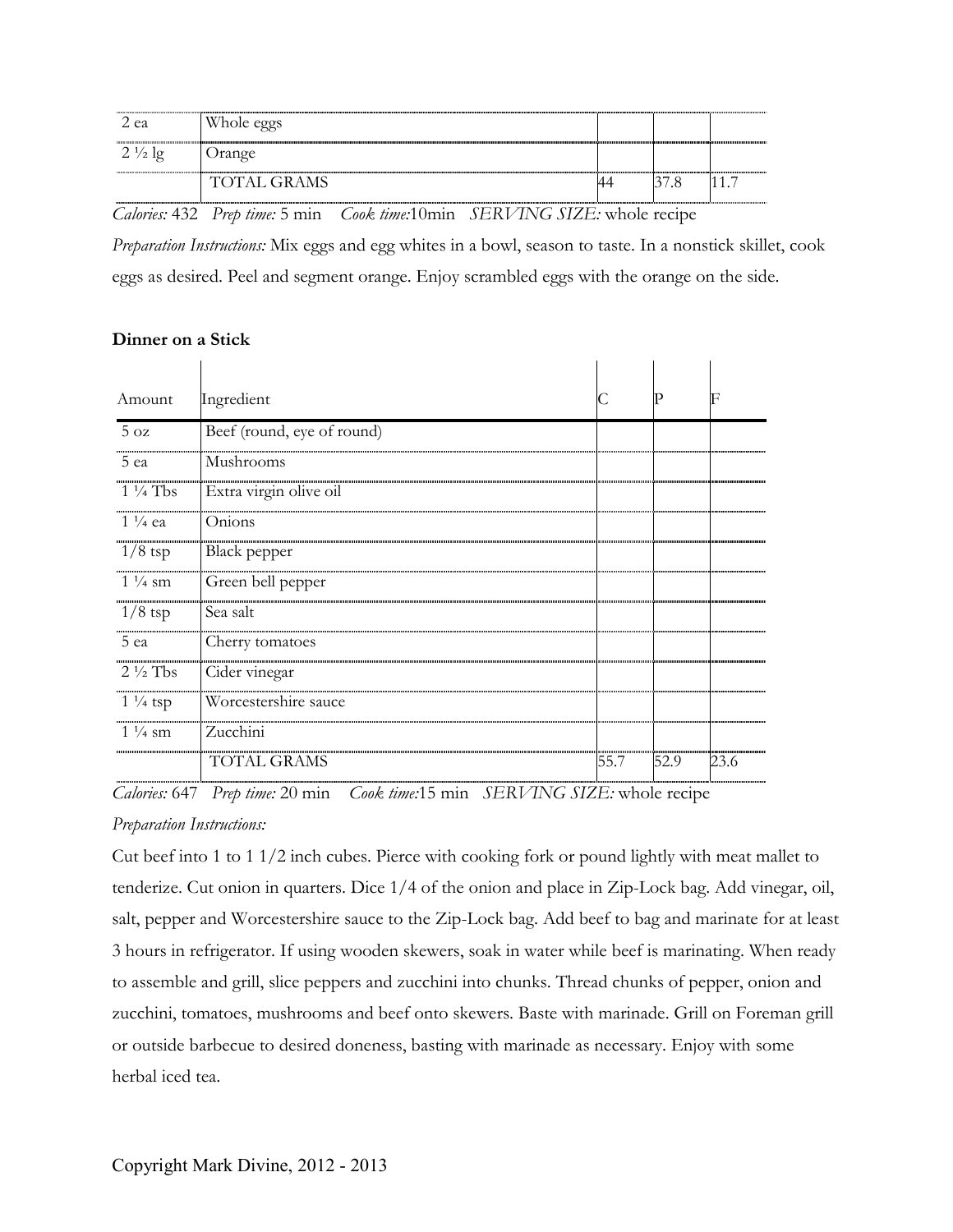#### **Green Smoothie (double batch)**

| Amount                                 | Ingredient                                      |                 |  |
|----------------------------------------|-------------------------------------------------|-----------------|--|
| 2 Tbsp                                 | Dry roasted/raw almonds (no salt)               |                 |  |
| --------------------------------<br>1c | Orange juice (not concentrated)                 |                 |  |
| 2 $\text{scope}^*$                     | Protein powder $*$ or the equiv. of 46g protein |                 |  |
| 2 $\epsilon$                           | .<br>Spinach                                    |                 |  |
| 2 $\epsilon$                           | Strawberries (fresh/frozen)                     |                 |  |
|                                        | TOTAL GRAMS                                     | 50.1 55.2 115.1 |  |

*Calories:* 557 *Prep time:* 5 min *SERVING SIZE:* 7/12 of recipe

*Preparation Instructions:* Blend together for delicious green smoothie

# **Hard Boiled Egg, Canadian bacon and Fruit**

| Amount                                        | Ingredient                                 |                           |  |
|-----------------------------------------------|--------------------------------------------|---------------------------|--|
| $1\frac{3}{4}$ oz                             | Canadian bacon                             |                           |  |
| 1 ea                                          | Whole large egg                            | ------------------------- |  |
| ,,,,,,,,,,,,,,,,,,,,,,,,,,,,,,,,,,,,,<br>1 ea | Kiwi fruit                                 |                           |  |
|                                               | 1 6 oz cn Vegetable juice cocktail, canned |                           |  |
|                                               | <b>TOTAL GRAMS</b>                         | 14 8                      |  |

*Calories:* 214 *Prep time:* 5 min *SERVING SIZE:* whole recipe

*Preparation Instructions:* Have hard-boiled eggs already prepared for a fast and easy meal. Great for after Easter with all the colored eggs. Canadian bacon eat cold or heat up. Peel and slice kiwi and peel shell off egg.

# **Spicy Turkey Chili**

| Amount                       | Ingredient                               |  |  |
|------------------------------|------------------------------------------|--|--|
| $3/8$ tsp $\Box$ Dried basil |                                          |  |  |
|                              | $\frac{1}{4}$ 160z can Black beans       |  |  |
|                              | $\frac{1}{4}$ 16 oz can Red kidney beans |  |  |
| $5/8$ tsp                    | Chili powder                             |  |  |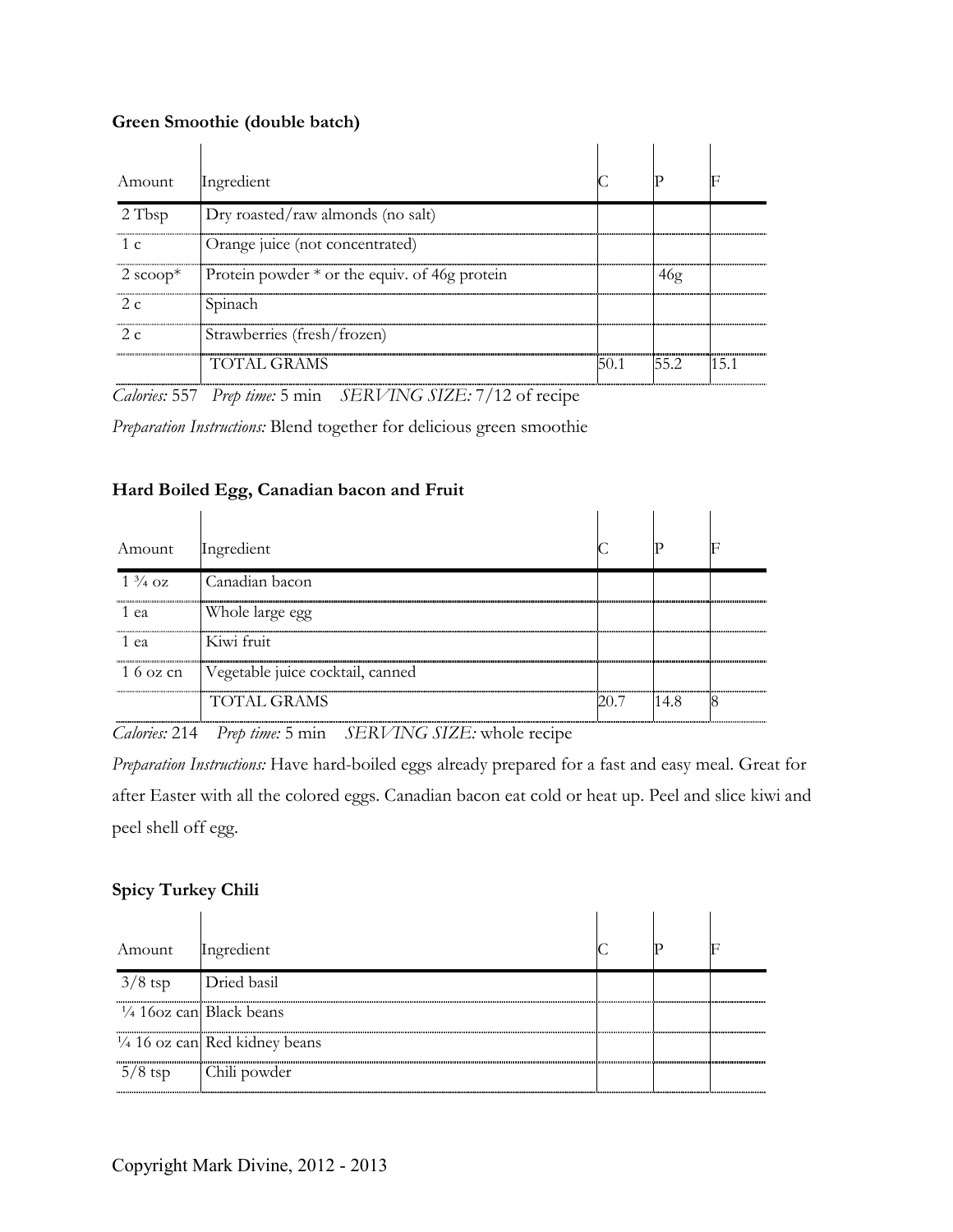| $\frac{1}{4}$ sm      | Garlic clove             |  |  |
|-----------------------|--------------------------|--|--|
| 1/3c                  | Onions                   |  |  |
| $\frac{1}{4}$ tsp     | Oregano                  |  |  |
| $1/8$ tsp             | Black pepper             |  |  |
| <br>$\frac{1}{4}$ tsp | Sea salt                 |  |  |
| $\frac{1}{4}$ tsp     | Dried thyme              |  |  |
|                       | 3/8 16oz Stewed tomatoes |  |  |
| can                   |                          |  |  |
| $3 \text{ oz}$        | Ground turkey            |  |  |
|                       | FAL GRAMS                |  |  |

*Calories:* 515 *Prep time:* 10 min *Cook time:*30 min *SERVING SIZE:* whole recipe

*Preparation Instructions:* Heat oil in large saucepan. Add garlic, minced and pressed. Sauté 30 seconds. Add chopped onion, and cook over medium to high heat until onion begins to brown. Add turkey. Cook about 5 minutes, stirring until turkey is no longer pink. Add salt, basil, chili powder, thyme, oregano, and black pepper. Stir well. Add tomatoes. Add beans, drained and rinsed. Simmer 10 to 15 minutes. Serve hot.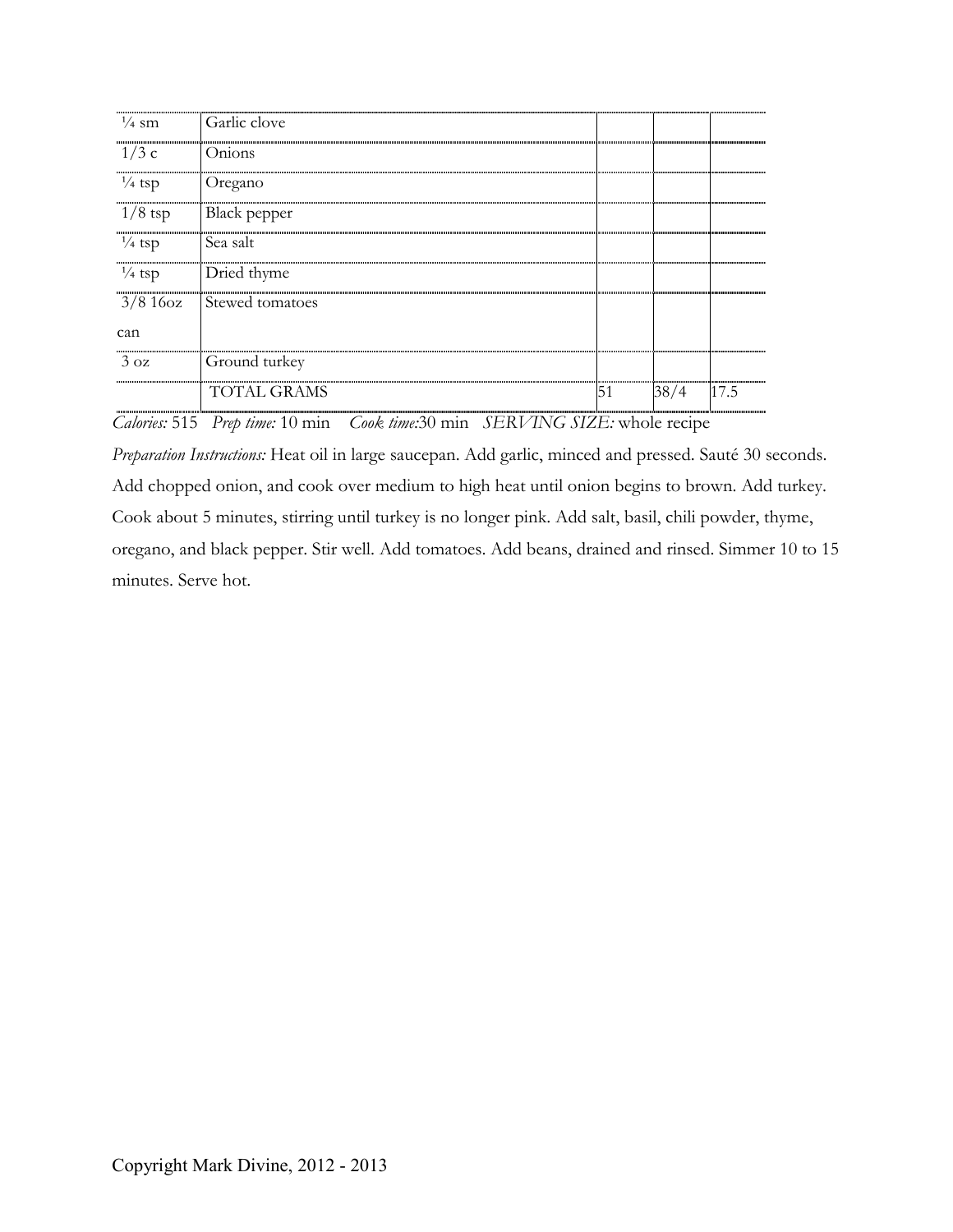### **Tuna Steak with Sautéed Veggies**

| Amount             | Ingredient             |  |  |
|--------------------|------------------------|--|--|
| 3 tsp              | Extra virgin olive oil |  |  |
| $\frac{3}{4}$ med  | Onton                  |  |  |
| $1\frac{1}{2}$ med | Orange                 |  |  |
| $\frac{3}{4}$ med  | Green bell pepper      |  |  |
| $43/8$ oz          | Fresh blue fin tuna    |  |  |
| $\beta$ med        | Zucchini               |  |  |
|                    | TOTAL GRAMS            |  |  |

*Calories:* 660 *Prep time:* 10 min *Cook time:*10 min *SERVING SIZE:* whole recipe

*Preparation Instructions:* Wash the tuna steak and pat dry. Cook in the pan with half the olive oil. Remove from the pan and set aside. Wash and chop all the veggies, add the remaining oil to the pan and sauté the vegetables until crisp-tender. Add spices if you like. Return the tuna to the pan and heat through, then serve with fruit as dessert.

#### **Banana Snack**

| Amount | Ingredient         |       |  |
|--------|--------------------|-------|--|
| 1/3c   | Bananas            |       |  |
| 3 ea   | Egg white          |       |  |
| ea     | Egg yolk           |       |  |
|        | <b>TOTAL GRAMS</b> | 18.2. |  |

*Calories:* 178 *Prep time:* 5 min *Cook time:*20 min *SERVING SIZE:* whole recipe

*Preparation Instructions:* Hard boil WHOLE eggs - cover with water, heat to start of boil, put on lid, turn heat down to low and simmer 18 minutes. Discard half of the egg yolks. Slice banana. Enjoy banana slices and hard-boiled egg.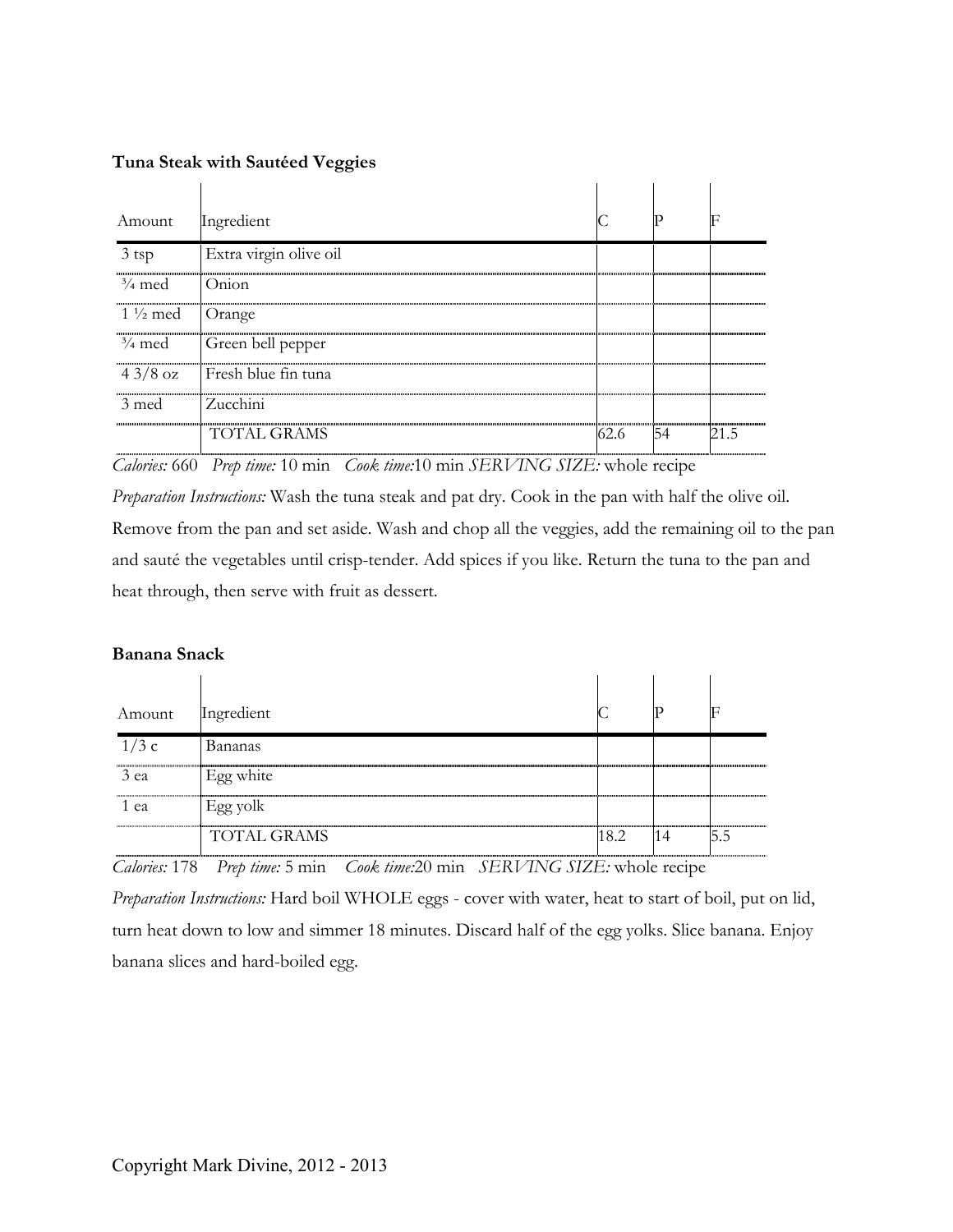| Amount            | Ingredient         |      | р    | F    |
|-------------------|--------------------|------|------|------|
| $5\frac{1}{4}$ oz | Chicken breast     |      |      |      |
| $5/8$ Tbs         | Cilantro           |      |      |      |
| $1/8$ tsp         | Garlic powder      |      |      |      |
| 1 Tbs             | Olive oil          |      |      |      |
| $\frac{1}{2}$ c   | Red onions         |      |      |      |
| $1/8$ tsp         | Black pepper       |      |      |      |
| $1/8$ tsp         | Sea salt           |      |      |      |
| $1/8$ tsp         | Paprika            |      |      |      |
| $1\frac{1}{4}c$   | Plantains          |      |      |      |
| 2/3c              | Spinach            |      |      |      |
| 1/3c              | Tomatoes           |      |      |      |
| $5/8$ Tbsp        | Balsamic vinegar   |      |      |      |
|                   | <b>TOTAL GRAMS</b> | 65.1 | 50.9 | 20.1 |
|                   |                    |      |      |      |

 $\sim 10^{-1}$ 

#### **African Plantain, Vegetable and Grilled Chicken Salad**

*Calories:* 645 *Prep time:* 10 min *Cook time:*15min *SERVING SIZE:* 4 cups

*Preparation Instructions:* To Prepare Plantains: Peel green plantains and cut into bite size pieces. Place pieces in a pot with enough water to cover them. Add salt and bring to boil over high heat on stove. Reduce heat and simmer on low for 10 to 15 minutes, or until plantains are soft. (Use a fork to test them). Drain and place in a large bowl. To Prepare Chicken: Wash and pat dry. Season with a little garlic powder and paprika and grill (I use a Foreman grill) until cooked through and juices run clear. Remove to plate or cutting board and cut into bite size pieces. Add to bowl. To Assemble salad: Slice onion into thin rings (I use a V-slicer). Chop tomato, fresh spinach and fresh cilantro and add all to bowl. Pour in oil and vinegar and add pepper. Toss until all ingredients are mixed well. You can grill chicken and serve separately on plate with salad as a side if you wish.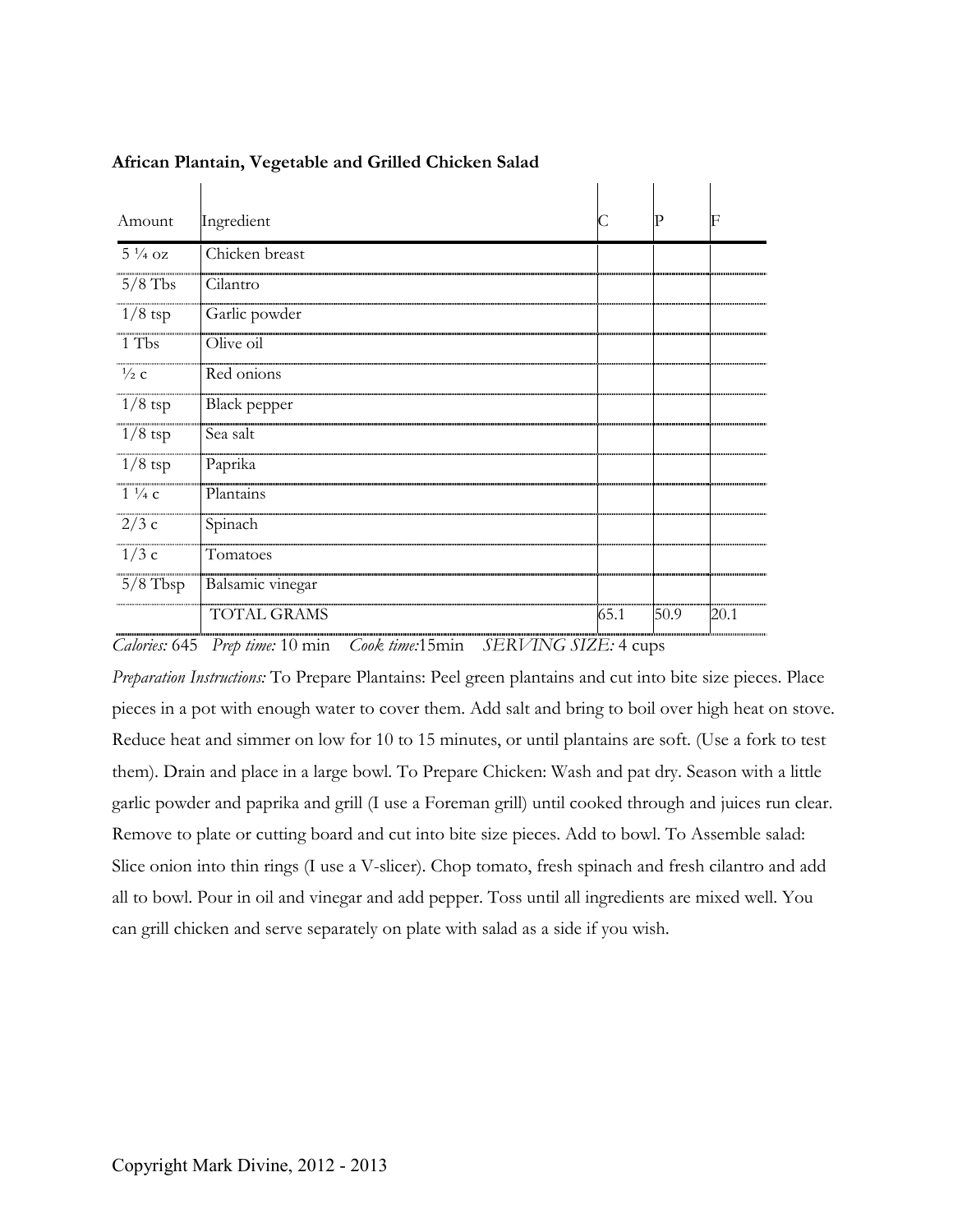#### **Canadian Bacon Eggs and Fruit**

| Amount            | Ingredient      |      |      |      |
|-------------------|-----------------|------|------|------|
| 7/8c              | Blackberries    |      |      |      |
| $3\frac{1}{4}$ oz | Canadian bacon  |      |      |      |
| 12/3c             | Cherries        |      |      |      |
| 3 ea              | Egg whites      |      |      |      |
| 2 ea              | Whole large egg |      |      |      |
|                   | TOTAL GRAMS     | 46.6 | 42.6 | 16.8 |

*Calories:* 509 *Prep time:* 10 min *Cook time:*15 min *SERVING SIZE:* whole recipe

*Preparation Instructions:* Scramble eggs and cook with bacon in non-stick pan. Combine Blackberries and cherries and serve on side.

#### **Green and White eggs**

| Amount             | Ingredient                  |      |      |     |
|--------------------|-----------------------------|------|------|-----|
| $2\frac{1}{4}$ Tbs | <b>Avocados</b>             |      |      |     |
| 3 ea               | Egg whites                  |      |      |     |
| 1 ea               | Whole large egg             |      |      |     |
| $^{3}/_{4}$ C      | Grapefruit sections, canned |      |      |     |
|                    | <b>TOTAL GRAMS</b>          | 16.8 | 17.3 | 7.5 |

*Calories:* 204 *Prep time:* 5 min *Cook time:*15 min *SERVING SIZE:* whole recipe *Preparation Instructions:* BOIL EGGS for 5 minutes. (Discard yolks from eggs to be used as egg whites). Dice hard-boiled eggs and avocado into bowl. Season as desired and serve with grapefruit sections.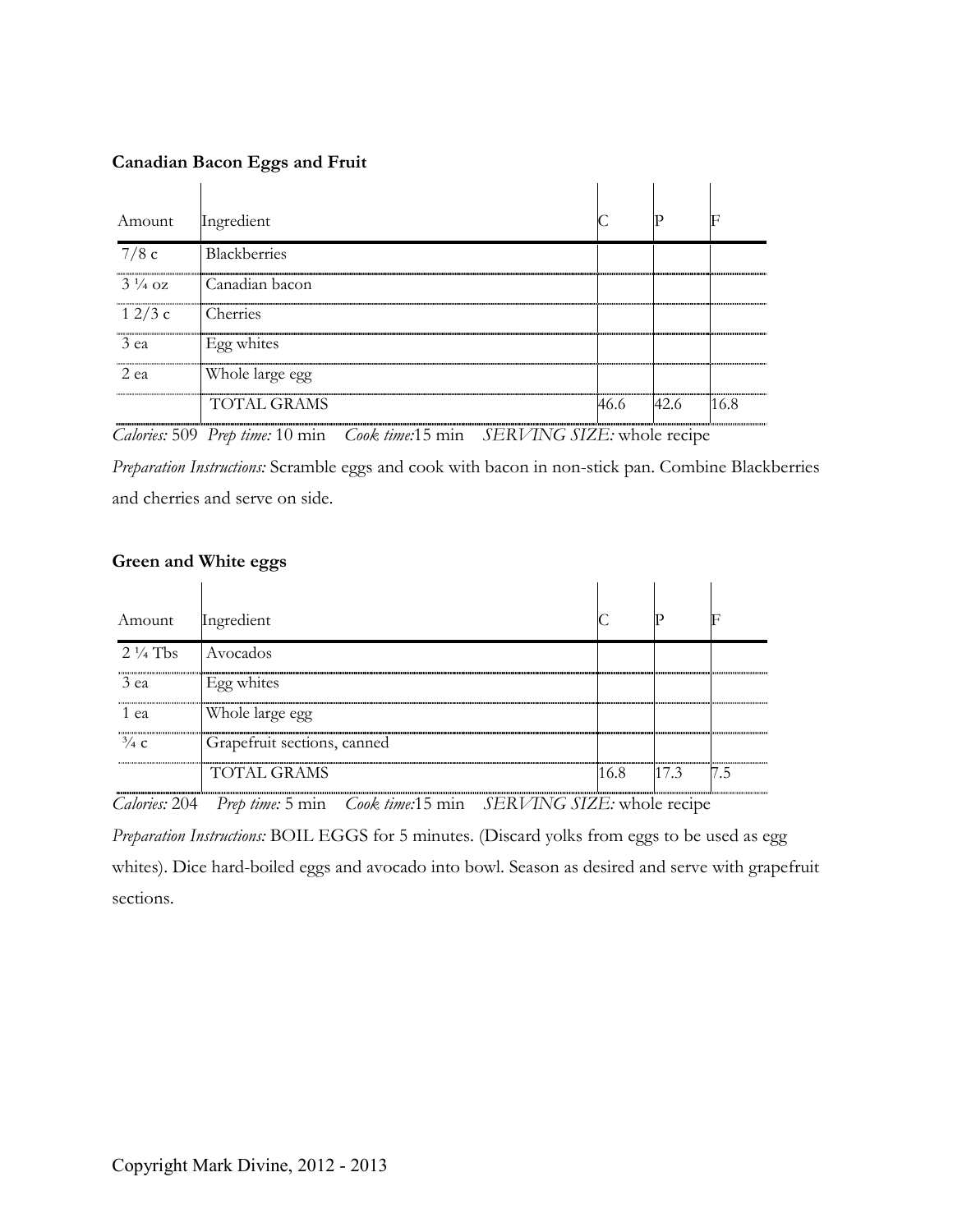| Amount                     | Ingredient                                                                    |      |      |             |
|----------------------------|-------------------------------------------------------------------------------|------|------|-------------|
| $4\frac{1}{2}$ oz          | Artichoke hearts                                                              |      |      |             |
| <b></b><br>$\frac{3}{2}$ c | <b>Blueberries</b>                                                            |      |      |             |
| $1\frac{1}{2}c$            | Egg substitute (or just whip up eggs with mostly whites<br>about a cup worth) |      |      |             |
| <br>$4\frac{1}{2}$ oz      | Mushrooms                                                                     |      |      |             |
| $1\frac{1}{2}$ oz          | Dry roasted almonds, no salt                                                  |      |      |             |
| $1\frac{1}{2}$ tsp         | Olive oil                                                                     |      |      |             |
| $1\frac{1}{2}$ Tbs         | Shallots (dried or fresh)                                                     |      |      |             |
| <br>$1\frac{1}{2}$ oz      | Spinach                                                                       |      |      |             |
|                            | TOTAL GRAMS                                                                   | 73.2 | 55.7 | <b>31.5</b> |

#### **Artichoke Spinach Frittata (triple batch)**

*Calories:* 799 (makes 3 frittatas – 266 calories ea) *Prep time:* 5 min *Cook time:*15min *SERVING SIZE:* 2 ½ frittatas

*Preparation Instructions:* Preheat broiler.

Prep veggies: Mince one shallot, chop mushrooms and artichoke hearts, spinach.

Spray non-stick ovenproof skillet with olive oil, or put oil in pan and rub with paper towel to distribute evenly. Place skillet over low to medium heat. Add mushrooms and shallots, stirring until they start to sweat, about 1 minute. Add artichoke hearts, continue to stir until everything starts to soften, about 2 minutes more, spreading ingredients evenly over the bottom of the pan. Sprinkle with spinach, let spinach start to wilt, about 1 minute, then pour egg substitute over all. Tilt pan to let eggs spread over bottom of the pan, cook gently until bottom is set.

Transfer skillet to broiler, cook until the frittata puffs and turns golden, about 5 minutes. Remove skillet from broiler, and slide frittata out onto plate. Cut into wedges. Serve with blueberries and almonds.

Note: Frittatas aren't just for breakfast. I love them for a light and easy dinner after a long day.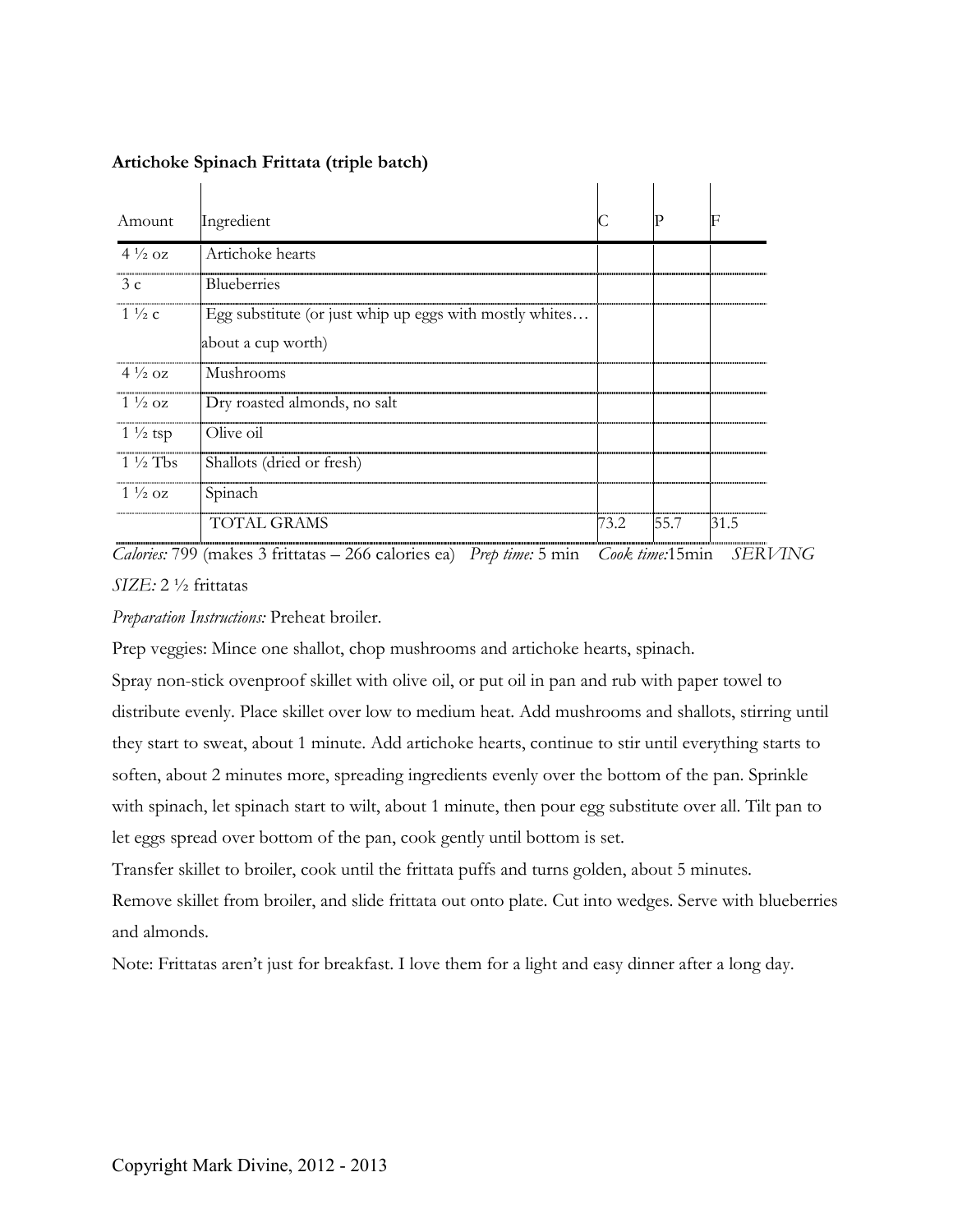#### **Hummus n Eggs n Strawberries**

| Amount          | Ingredient          |     |  |
|-----------------|---------------------|-----|--|
| 2 еа            | Egg whites          |     |  |
| bsp:            | Hummus              |     |  |
| $1\frac{1}{2}c$ | <b>Strawberries</b> |     |  |
|                 | <b>TOTAL GRAMS</b>  | 215 |  |

*Calories:* 203 (makes 4 egg halves, 50 cal ea) *Prep time:* 5 min *Cook time:*15min *SERVING SIZE:*  4 egg halves

*Preparation Instructions:* Hard boil 1 egg. Cool, slice in half and discard yolk. Place hummus in the egg white. Enjoy with strawberries.

If you boil up several eggs at the same time, you can cut down on the prep time for the next time you prepare this snack.

| Amount                                     | Ingredient                      |       |       | F     |
|--------------------------------------------|---------------------------------|-------|-------|-------|
| $1\frac{1}{2}$ lb                          | Applesauce, unsweetened         |       |       |       |
| 2 <sub>1b</sub>                            | Ground beef, 80 to 90 % lean    |       |       |       |
| 2 Tbsp                                     | Italian seasoning               |       |       |       |
| 1 med                                      | Onion                           |       |       |       |
| ---------------------------------<br>1 tsp | Black pepper                    |       |       |       |
| 2 c                                        | Brown rice, long grain/aromatic |       |       |       |
| 1 tsp                                      | Sea salt                        |       |       |       |
| $1\frac{1}{2}$ lb                          | Strawberries                    |       |       |       |
| $216$ oz cn                                | Tomato sauce                    |       |       |       |
| $2$ Tbsp                                   | Worcestershire sauce            |       |       |       |
|                                            | <b>TOTAL GRAMS</b>              | 515.6 | 305.9 | 116.7 |

#### **Michaels Meatballs**

*Calories:* 4,336 (makes 6 meatballs – 723 calories ea) *Prep time:* 20 min *Cook time:*60min

*SERVING SIZE:* 1 meatball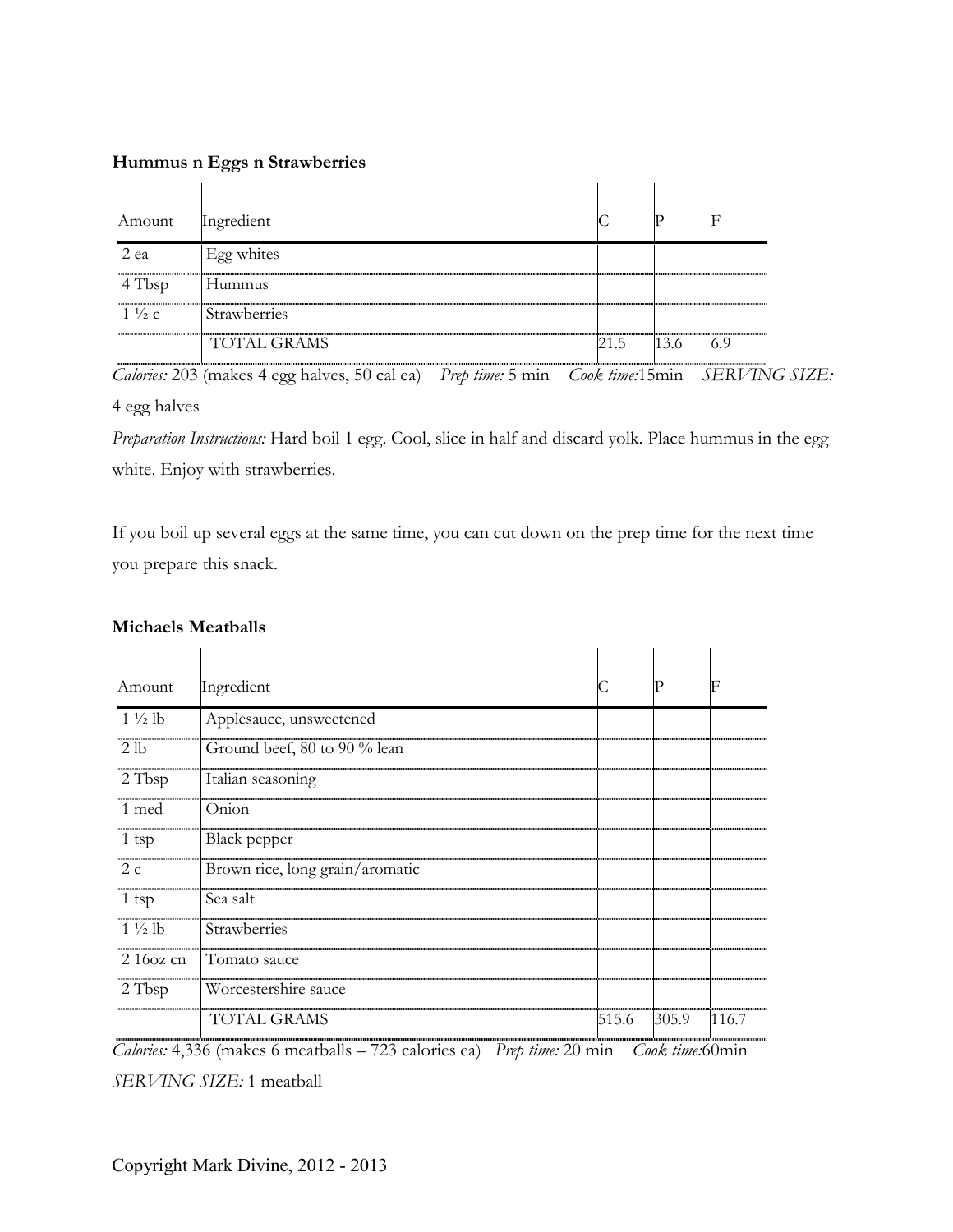#### *Preparation Instructions:*

Combine beef, chopped onion,1 cup of rice, salt, pepper and seasoning to make about 6 large meatballs. Place in 9x13 casserole dish. Pour tomato sauce, rest of rice and Worcestershire into dish. Bake covered with aluminum foil for 45 minutes at 350, then uncover and bake for 15 more min. Enjoy strawberries with applesauce for dessert.

#### **Simply Eggs and Strawberries**

| Amount Ingredient |                     |     |      |    |
|-------------------|---------------------|-----|------|----|
| 1 med             | Egg whites          |     |      |    |
| 1 med             | Whole eggs          |     |      |    |
|                   | <b>Strawberries</b> |     |      |    |
|                   | <b>TOTAL GRAMS</b>  | 199 | -9.9 | 55 |

*Calories:* 169 *Prep time:* 5 min *Cook time:*5min *SERVING SIZE:* whole recipe

*Preparation Instructions:* Combine egg white and whole egg and prepare as desired. Enjoy strawberries on the side.

# **Chopped Tuna Salad – real simple**

| Amount             | Ingredient                 |      |      | F   |
|--------------------|----------------------------|------|------|-----|
| $2 \text{ oz}$     | Garbanzo beans (chickpeas) |      |      |     |
| $\frac{1}{4}$ C    | Snapped green beans        |      |      |     |
| $\frac{1}{2}$ OZ   | Carrots                    |      |      |     |
| $\frac{1}{4}$ sm   | Fennel bulb                |      |      |     |
| $\frac{1}{4}$ Tbsp | Olive oil                  |      |      |     |
| $\frac{1}{4}$ sm   | Red onion                  |      |      |     |
| $1/8$ tsp          | <b>Black</b> pepper        |      |      |     |
| $1/8$ tsp          | Sea salt                   |      |      |     |
| $2\frac{1}{4}$ Tbs | Tomatoes                   |      |      |     |
| $1\frac{1}{2}$ oz  | Albacore tuna in water     |      |      |     |
| $3/8$ tsp          | Red wine vinegar           |      |      |     |
|                    | <b>TOTAL GRAMS</b>         | 22.4 | 13.2 | 6.5 |

*Calories:* 200 *Prep time:* 30min *SERVING SIZE:* Whole recipe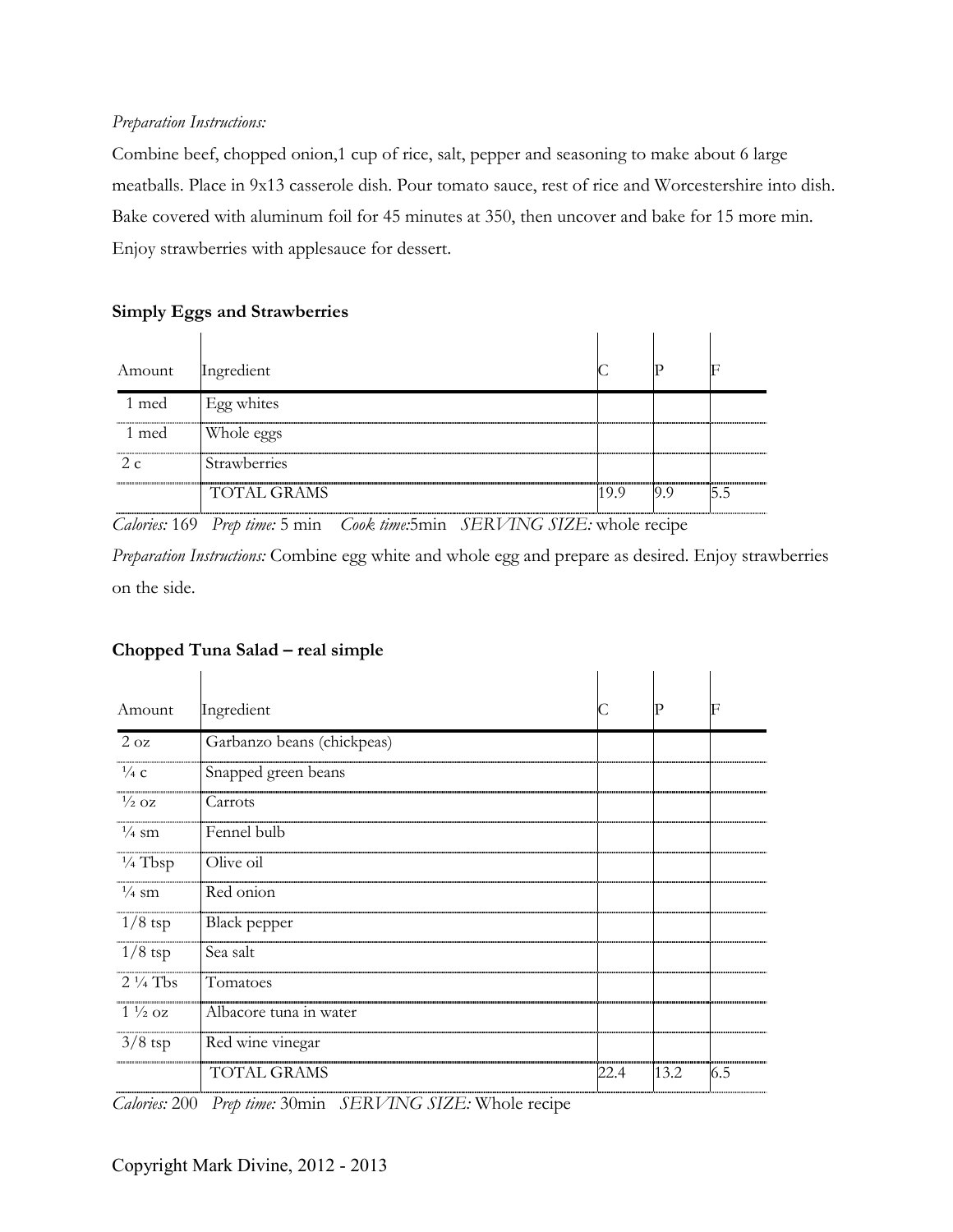*Preparation Instructions:* Mix thinly sliced onion and vinegar in a small bowl and cover. Set aside for 30 minutes, stirring halfway through. Combine diced fennel (about 1 cup), drained green beans, and diced carrots in large bowl. Drain chickpeas and add them to bowl with diced tomatoes and toss gently. Drain onion slices, reserving vinegar. Whisk reserved vinegar with oil. Add salt and pepper. Flake tuna, in large chunks in medium bowl. Toss tuna with onion slices and vinaigrette. Place vegetables in serving bowl and top with dressed tuna. Garnish with lemon wedge and or fresh parsley.